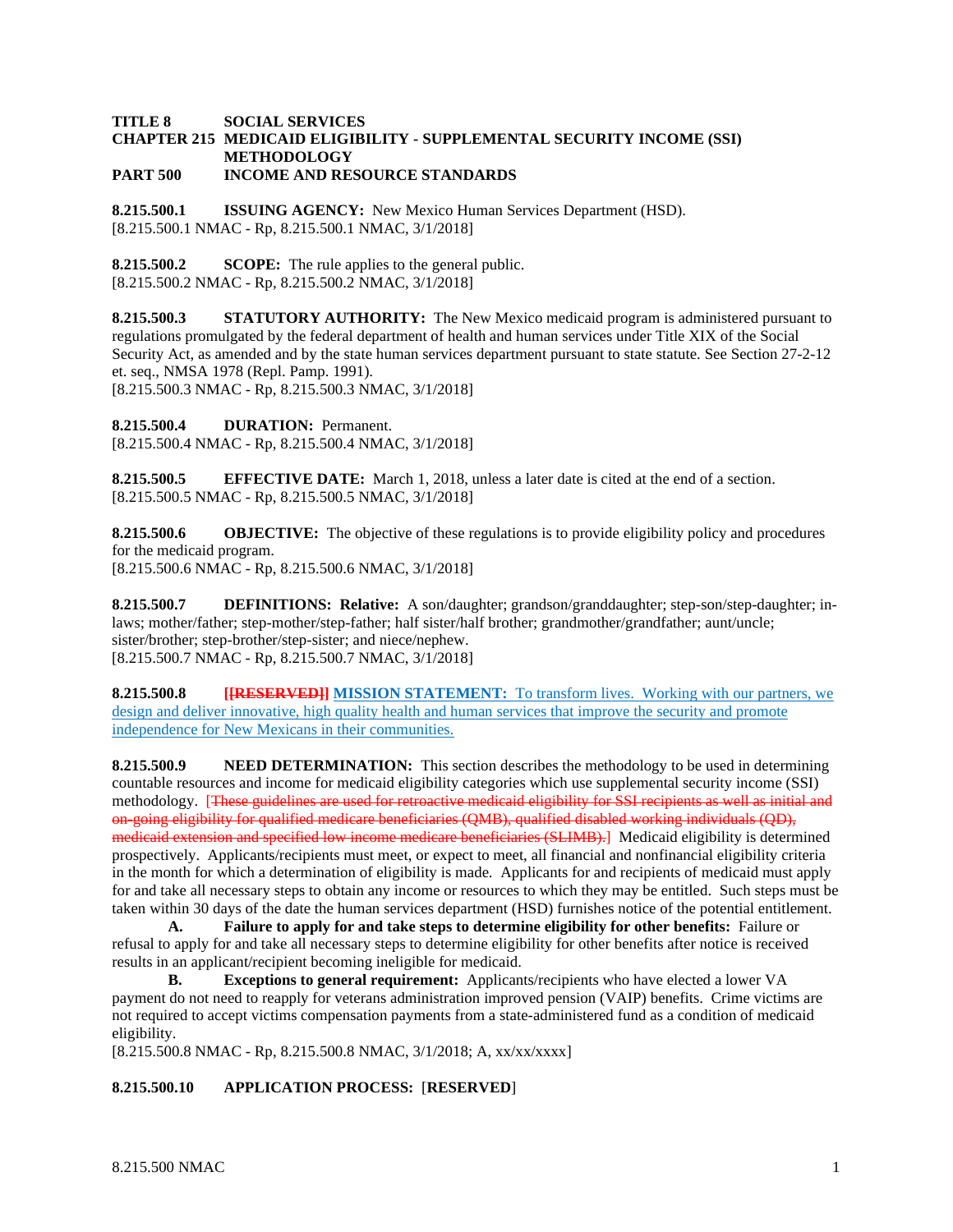**8.215.500.11 RESOURCE STANDARDS:** A "resource" is defined as cash or liquid assets and real or personal property which is owned and can be used either directly, or by sale or conversion, for the applicant/recipient's support and maintenance. Resources may be liquid or non-liquid and may be excluded from the eligibility determination process under certain conditions. A liquid resource is an asset which can readily be converted to cash. A non-liquid resource is an asset or property which cannot readily be converted to cash.

**A. Resource determination:** The resource determination is made as of the first moment of the first day of the month of application. An applicant/recipient is ineligible for any month in which his/her countable resources exceed the allowable resource standard as of the first moment of the first day of the month. Changes in the amount of countable resources during a month do not affect eligibility or ineligibility for that month.

**B. Distinguishing between resources and income:** Resources must be distinguished from income to avoid counting a single asset twice. As a general rule, ownership of a resource precedes the current month while income is received in the current month. Income held by an applicant/recipient until the following month becomes a resource.

[8.215.500.11 NMAC - Rp, 8.215.500.11 NMAC, 3/1/2018]

**8.215.500.12 APPLICABLE RESOURCE STANDARDS:** The resource standard for medicaid extension as well as retroactive SSI medicaid eligibility determinations is \$2,000. [See Section 8.240.500.10 NMAC for resource standards applicable to QMB. See Section 8.242.500.10 NMAC for standards applicable to the qualified disabled working individuals program. See Section 8.245.500.10 NMAC for standards applicable to the SLIMB program.]

**A. Liquid resources:** The face value of liquid resources such as cash, savings or checking accounts is considered in determining medicaid eligibility. The countable value of resources such as securities, bonds, real estate contracts and promissory notes is based on their current fair market value.

**(1)** An applicant/recipient must provide verification of the value of all liquid resources. The resource value of a bank account is customarily verified by a statement from the bank showing the account balance as of the first moment of the first day of the month in question. If an applicant/recipient cannot provide this verification, the ISD worker sends a bank or postal savings clearance to the appropriate institution(s).

**(2)** If the applicant/recipient can demonstrate that a check was written and delivered to a payee but not cashed by the payee prior to the first moment of the first day of the month, the amount of that check is subtracted from the applicant/recipient's checking account balance to arrive at the amount to be considered a countable resource.

**B. Non-liquid resources:** The value of non-liquid resources is computed at current fair market value. See below for discussion of equity value.

**(1) Real property:** If an applicant/recipient is the sole owner of real property other than a home and has the right to dispose of it, the entire equity value is included as a countable resource. If an applicant/recipient owns property with one or more individuals and the applicant/recipient has the right, authority or power to liquidate the property or his/her share of the property, it is considered a resource. If a property right cannot be liquidated, the property will not be considered a resource to the individual. The applicant/recipient must provide a copy of the legal document which indicates his/her interest in the property.

**(2) Vehicles:** One automobile is totally excluded regardless of value if it is used for transportation for the individual or a member of the individual's household. Any other automobiles are considered to be Non-liquid resources. Equity in the other automobiles is counted as a resource. Recreational vehicles and boats are considered household goods and personal effects rather than vehicles.

**(3) Household goods and personal effects:** Household goods and personal effects are considered countable resources if the items were acquired or are held for their value or are held as an investment. Such items can include but are not limited to: gems, jewelry that is not worn or held for family significance, or collectibles.

[8.215.500.12 NMAC - Rp, 8.215.500.12 NMAC, 3/1/2018; A, xx/xx/xxxx]

**8.215.500.13 COUNTABLE RESOURCES:** Before a resource can be considered countable, the three criteria listed below must be met.

**A. Ownership interest:** An applicant/recipient must have an ownership interest in a resource for it to be countable. The fact that an applicant/recipient has access to a resource, or has a legal right to use it, does not make it countable unless the applicant/recipient also has an ownership interest in it.

**B. Legal right to convert resource to cash:** An applicant/recipient must have the legal ability to spend the funds or to convert non-cash resources into cash.

**(1) Physical possession of resource:** The fact that an applicant/recipient does not have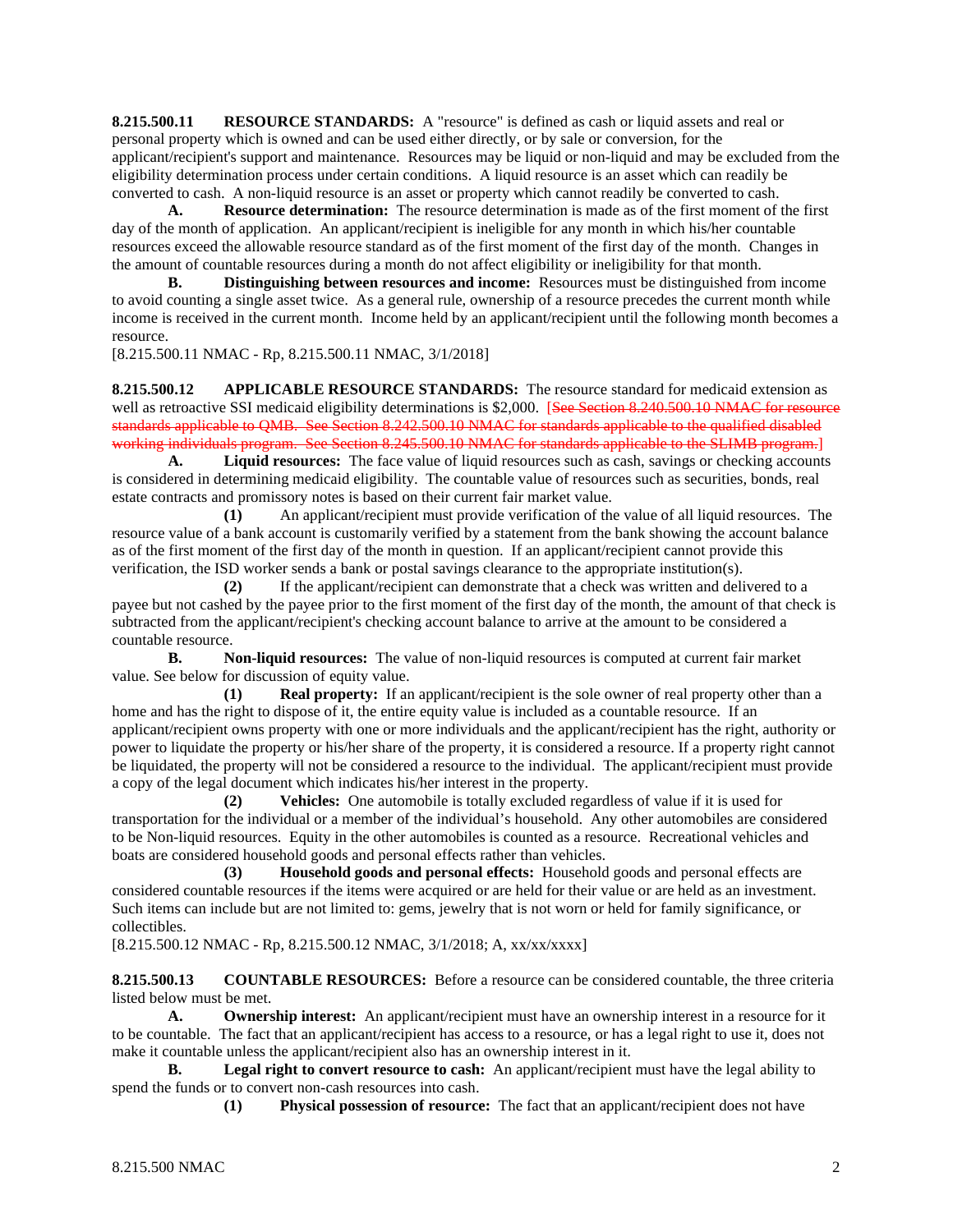physical possession of a resource does not mean it is not his/her resource. If he/she has the legal ability to spend the funds or convert the resource to cash, the resource is considered countable. Physical possession of savings bonds is a legal requirement for cashing them.

**(2) Unrestricted use of resource:** An applicant/recipient is considered to have free access to the unrestricted use of a resource even if he/she can take those actions only through an agent, such as a representative payee or guardian.

**(3)** If there is a legal bar to the sale of a resource, the resource is not countable. If the coowner of real property can bring an action to partition and sell the property, his/her interest in the property is a countable resource.

**C. Legal ability to use a resource:** If a legal restriction exists which prevents the use of a resource for the applicant/recipient's own support and maintenance, the resource is not countable.

**D. Joint ownership of resources:** If an applicant/recipient owns either liquid or non-liquid resources jointly with others, he/she has 30 days from the date requested by the ISD worker to submit all documentation required to prove his/her claims regarding ownership of, access to, and legal ability to use the resource for personal support and maintenance. Failure to do so results in the presumption that the resource is countable and belongs to the applicant/recipient.

**(1) Jointly held property:** If jointly held property is identified during review of an active case, the ISD worker must:

**(a)** determine whether the property is a countable resource;

**(b)** determine whether the value of the jointly held property plus the value of other countable resources exceeds the allowable resource maximum;

**(c)** if the value of countable resources exceeds the allowable maximum, advance notice is furnished to the applicant/recipient of the intent to close the case and his/her right to verify claims regarding ownership of, access to and legal ability to use the property for personal support and maintenance;

**(d)** if the applicant/recipient fails to provide required information or respond within the advance notice period, the case is closed; and

**(e)** if, after expiration of the advance notice period but prior to the end of the month in which the advance notice expires, the applicant/recipient provides the required evidence to show the property is not a countable resource, or is countable in an amount which, when added to the value of other countable resources, does not exceed the maximum allowable limit, and eligibility continues to exist on all other factors, the case is reinstated for the next month.

**(2) Joint bank accounts:** If liquid resources are in a joint bank account of any type, the applicant/recipient's ownership interest, while the parties to the account are alive, is presumed to be proportionate to the applicant/recipient's contributions to the total resources on deposit.

**(a)** The applicant/recipient is presumed to own a proportionate share of the funds on deposit unless he/she presents clear and convincing evidence that the parties to the account intended the applicant/recipient to have a different ownership interest.

**(b)** To establish the applicant/recipient's ownership interest in a joint account, the following are required:

**(i)** statement by the applicant/recipient regarding contributions to the account; reasons for establishing the account; who owns the funds in the account; and any supporting documentation; plus

**(ii)** corroborating statements from the other account holder(s); if either the applicant/recipient or the other account holder is not capable of making a statement, the applicant/recipient or representative must obtain a statement from a third party who has knowledge of the circumstances surrounding the establishment of the joint account.

**(c)** Failure to provide required documentation within 30 days of the date requested by the ISD worker results in a determination that the entire account amount belongs to the applicant/recipient.

**(d)** If the existence of a jointly held bank account is identified during the review of an active case, the ISD worker requests evidence of ownership and accessibility. If the evidence is not furnished within 30 days of the request, the case is closed.

**E. Other countable resources:** Other liquid or non-liquid resources must be considered in the calculation of total countable resources. Under certain circumstances, the following non-liquid resources may be included in the calculation of countable resources:

- **(1)** burial funds;
- **(2)** burial spaces;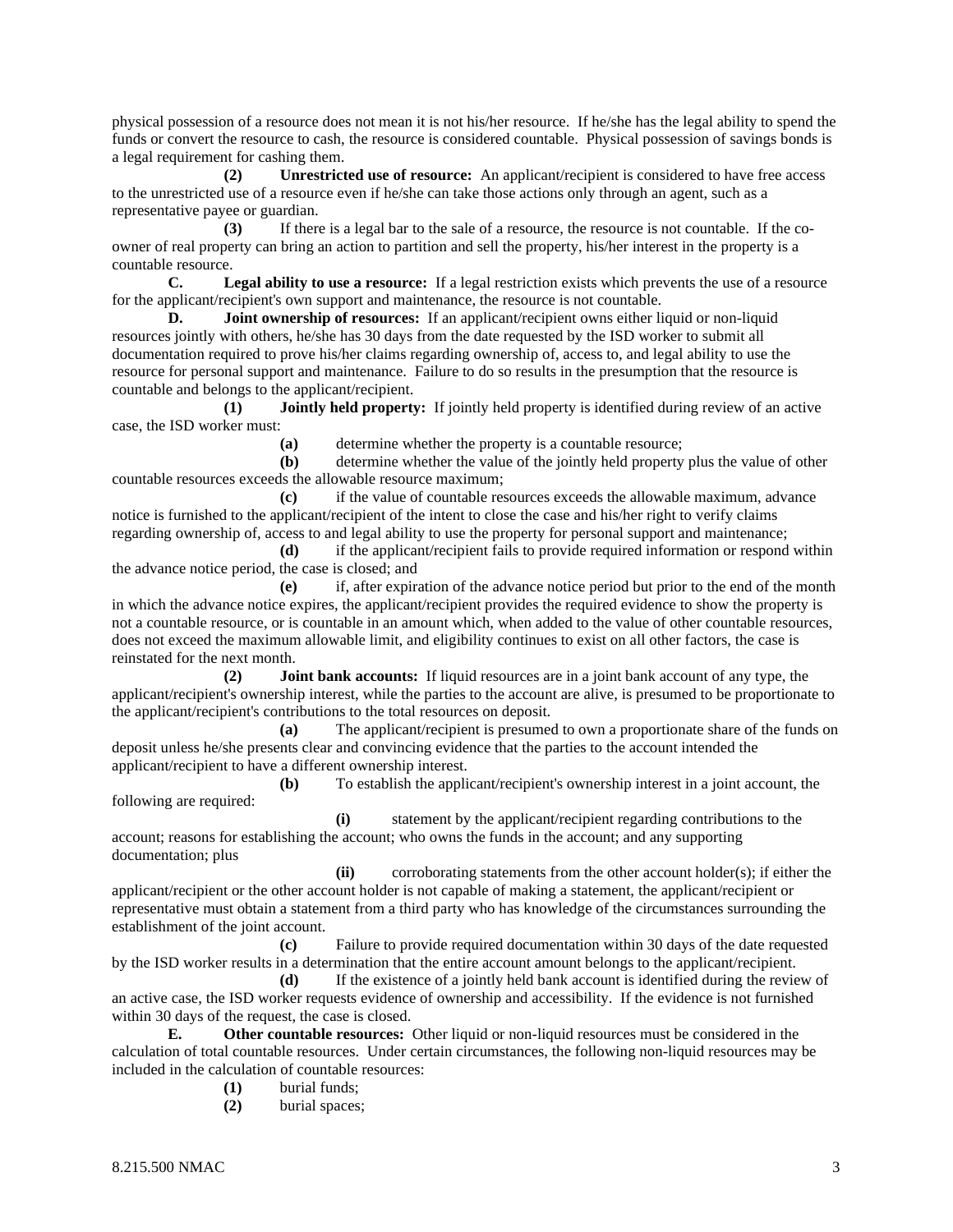- **(3)** life estates;
- **(4)** life insurance and other insurance products;
- **(5)** income-producing property; and
- **(6)** other financial investment products.

**F.** The home as a countable resource: If the applicant/recipient or his/her representative states the applicant/recipient does not intend to return to the home and it is not the residence of the applicant/recipient's spouse or dependent relative, the home is considered a countable resource. If the applicant/recipient or his/her representative puts the home up for sale and it is not the primary residence of the applicant/recipient's spouse or a dependent relative, the home is considered a countable resource.

**G. Value of property:** The applicant/recipient must supply the ISD worker with written documentation regarding the fair market value of the property from a real estate agent, title company or mortgage insurance company in and familiar with the area in which the property is located in addition to any encumbrances against the property. The ISD worker determines the equity value of the property by subtracting the amount of the encumbrances from the fair market value of the property.

**H. ABLE ACT:** as Public Law 113-295, The Stephen Beck, Jr., Achieving a Better Life Experience Act (ABLE Act) - enacted December 19, 2014. The ABLE Act shall establish state-run tax advantaged accounts for eligible individuals to use for disability related expenses. Tax-advantaged accounts allow an eligible individual to save and use the funds for disability-related expenses. An ABLE program has been established and maintained by the state. An eligible individual can open an ABLE account through the ABLE program in any state.

**(1)** Under the ABLE act, individual eligibility is determined if the person is:

**(a)** Entitled to benefits based on blindness or disability under Title II or Title XVI of the Social Security Act; or

**(b)** Has a disability certification filed with the U.S. secretary of the treasury and a disability that began before age 26.

**(2)** ABLE account balances and distributions are considered in determining eligibility for

SSI.

**(a)** Amounts over \$100,000 count toward the \$2,000 SSI resource limit.

**(b)** If an ABLE account balance exceeds \$100,000 by an amount that causes the recipient to exceed the SSI resource limit the recipient is ineligible for SSI.

**(c)** The social security administration (SSA) will place such an ineligible individual into a special ABLE suspension period where:

**(i)** The recipient's SSI benefits are suspended without time limit (as long as he or she remains otherwise eligible). **(ii)** The recipient will still be considered to be SSI eligible for the SSI

medical assistance program (MAP).

**(iii)** After 12 months of suspension, eligibility is terminated and the person must reapply for benefits.

**(iv)** If a person who does not meet other SSI eligibility criteria during a suspension period is ineligible for SSI during a suspension period he or she is also ineligible for the SSI MAP.

**(3)** Section 529A(d)(4) of the act requires that the state electronically submit on a monthly basis to the Commissioner of Social Security statements on relevant distributions and account balances from all ABLE accounts.

**(4)** Resource exclusions related to the ABLE ACT can be found at Subsection N of Section 8.215.500.14 NMAC *resource exclusions*.

**(5)** For how the ABLE ACT contributions treatment in regards to income please see Section 8.215.500.18 NMAC *income*.

**(6)** For how the ABLE ACT distributions please see Subsection D of Section 8.215.500.20 NMAC. *unearned income exclusions*.

[8.215.500.13 NMAC - Rp, 8.215.500.13 NMAC, 3/1/2018]

**8.215.500.14 RESOURCE EXCLUSIONS:** Some types of resources can be excluded from the calculation of countable resources if they meet the specific criteria listed below.

**A. Burial fund exclusion:** Up to one thousand five hundred dollars (\$1,500) can be excluded from the countable liquid resources of an applicant/recipient if designated as burial funds. An additional amount of up to one thousand five hundred dollars (\$1,500) can be excluded from countable liquid resources if designated as burial funds for the spouse of the applicant/recipient. The burial fund exclusion is separate from the burial space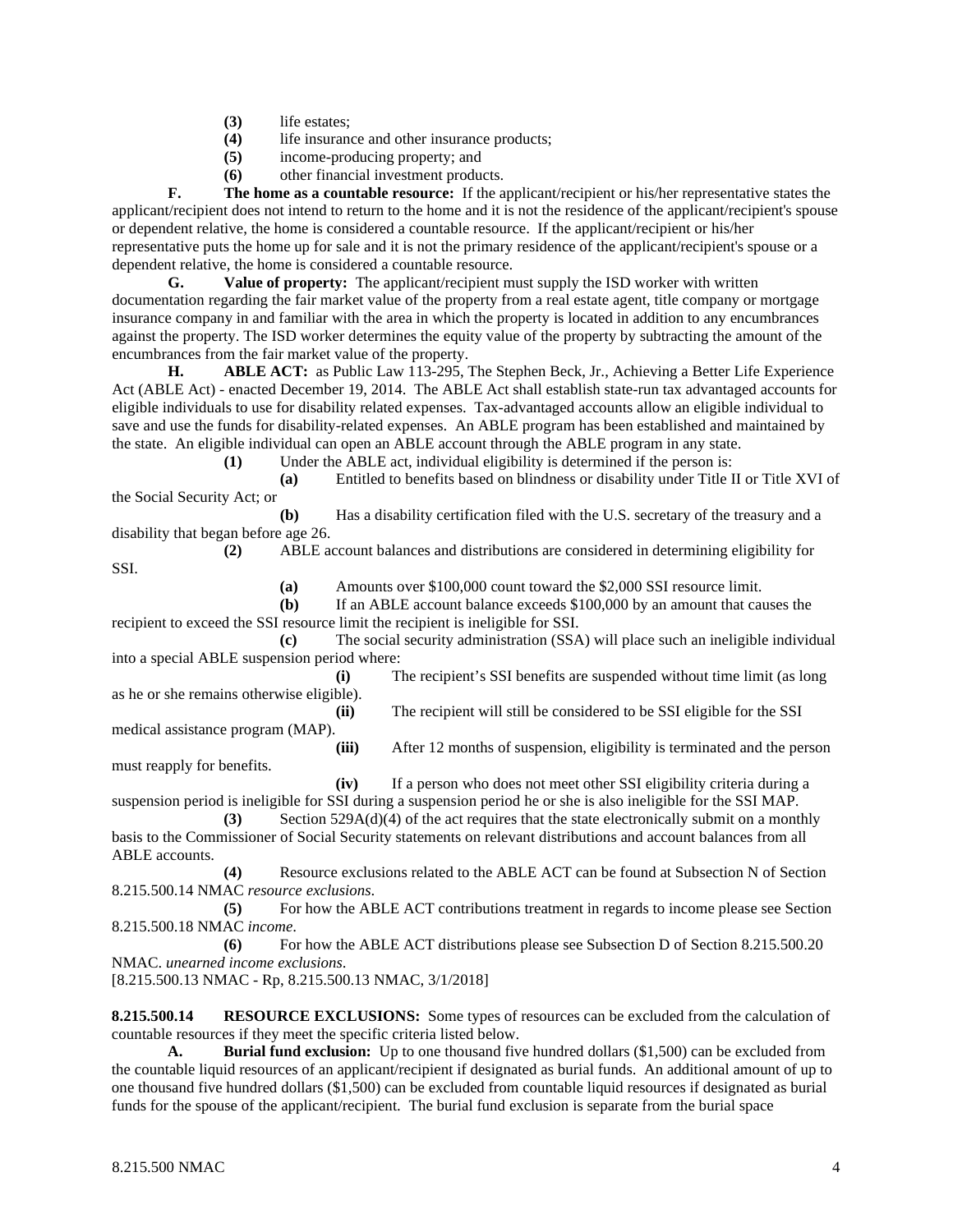exclusion.

**(1) Retroactive designation of burial funds:** An applicant/recipient can retroactively designate funds for burial back to the first day of the month in which the applicant/recipient intended the funds to be set aside for burial. The applicant/recipient must sign a statement indicating the month the funds were set aside for burial.

**(2) Limit on exclusion:** An applicant/recipient can designate as much of his/her liquid resources as he/she wishes for burial purposes. However, only one burial fund allowance of up to one thousand five hundred dollars (\$1,500) each for the applicant/recipient and his/her spouse can be excluded from countable resources. A burial fund does not continue from one period of eligibility to another (i.e., across a period of ineligibility). For each new period of eligibility, any exclusion of burial funds must be developed as for an initial application.

**(3) Removal of designation:** An applicant/recipient cannot "undesignate" burial funds unless one of the following occurs:

**(a)** eligibility terminates;

**(b)** part, or all, of the funds can no longer be excluded because the applicant/recipient purchased excluded life insurance or an irrevocable burial contract which partially or totally offsets the available burial fund exclusion; or

**(c)** the applicant/recipient uses the funds for another purpose.

**(4) Reduction of burial fund exclusion:** The one thousand five hundred dollars (\$1,500) burial fund exclusion is reduced by the following:

**(a)** the face value of excluded life insurance policies;

**(b)** assets held in irrevocable burial trusts; irrevocable means the value paid cannot be returned to the applicant/recipient;

**(c)** assets that are not burial space items held in irrevocable burial contracts;

**(d)** assets held in other irrevocable burial arrangements.

**(5) Interest from burial fund:** Interest derived from a burial fund is not considered a countable resource or income if all of the following conditions exist:

- **(a)** the original amount is excluded;
- **(b)** the excluded burial fund is not commingled with non-excluded burial funds; and
- **(c)** the interest earned remains with the excluded burial funds.

**(6) Commingling of burial funds:** Burial funds cannot be commingled with non-burial funds. If only part of the funds in an account is designated for burial, the burial fund exclusion cannot be applied until the funds designated for burial expenses are separated from the non-burial funds. Countable and excluded burial funds can be commingled.

**(7) Life insurance policy designated as burial fund:** An applicant/recipient can designate a life insurance policy as a burial fund at the time of application. The ISD worker must first analyze the rule according to Subsection H of Section 8.215.500.14.NMAC, *life insurance exclusion*, and following subsections.

**(8) Burial contracts:** If an applicant/recipient has a prepaid burial contract, the ISD worker determines whether it is revocable or irrevocable and whether it is paid for. Until all payments are made on a burial contract, the amounts paid are considered burial funds and no burial space exclusions apply. An applicant/recipient may have a burial contract which is funded by a life insurance policy. The life insurance may be either revocably or irrevocably assigned to a funeral director or mortuary. A revocable contract exists if the value can be returned to the applicant/recipient. An irrevocable contract exists when the value cannot be returned.

**(a)** If the contract or insurance policy assignment is revocable, the following apply.

**(i)** If the burial contract is funded by a life insurance policy, the policy is the resource which must be evaluated. The burial contract itself has no value. It exists only to explain the applicant/recipient's burial arrangements.

**(ii)** No exclusions can be made for burial space items because the applicant/recipient does not have a right to them if the contract is not paid for or the policy is not paid up.

**(b)** If the assignment is irrevocable, the life insurance or burial contract is not a countable resource because the applicant/recipient does not own it.

**(i)** The burial space exclusions can apply if the applicant/recipient has the right to the burial space items.

**(ii)** The value of the irrevocable burial arrangement is applied against the one thousand five hundred dollars (\$1,500) burial fund exclusion only if the applicant/recipient has other liquid resources to designate for burial.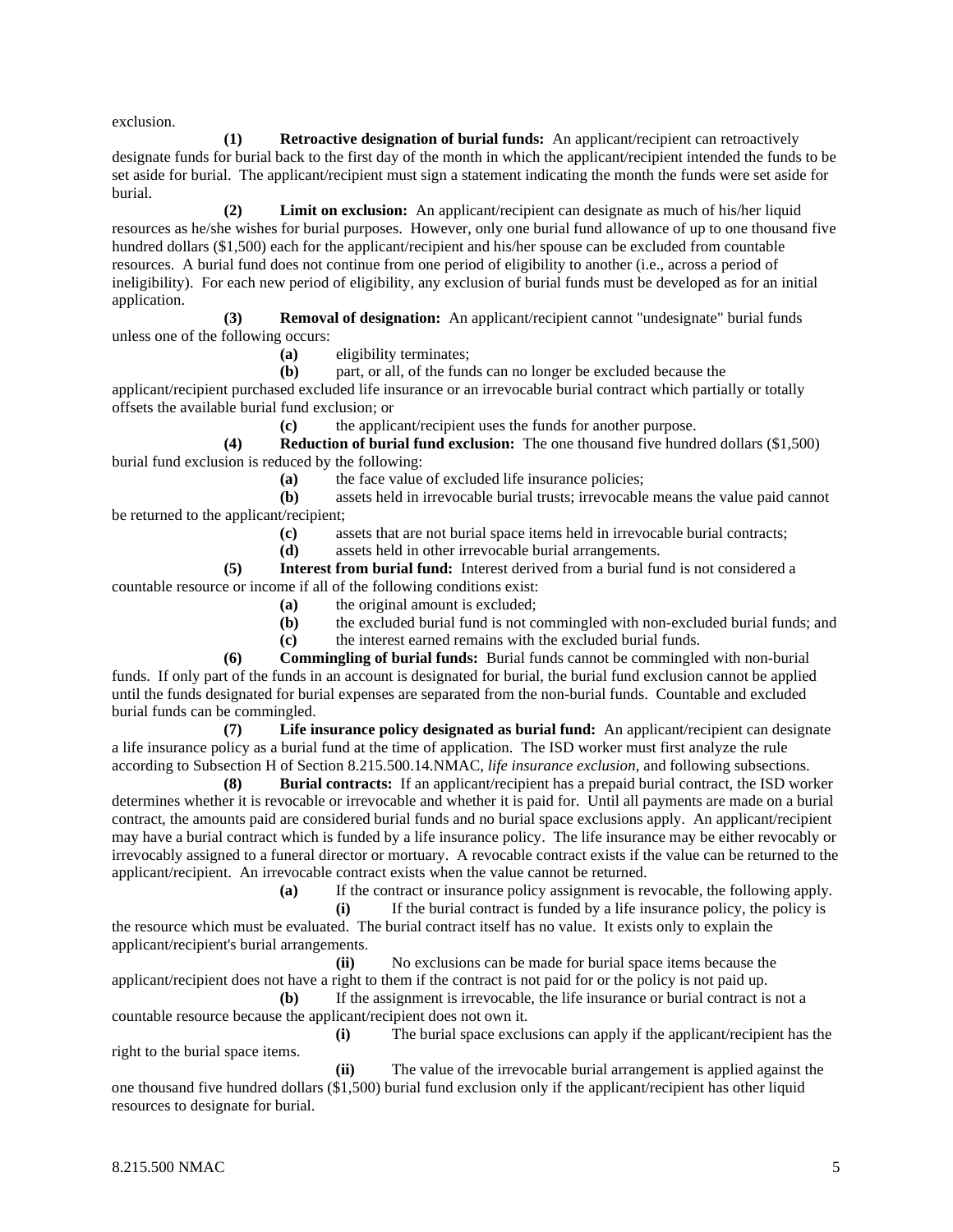**B. Burial space exclusion:** A burial space or an agreement which represents the purchase of a burial space held for the burial of an applicant/recipient, his/her spouse, or any other member of his/her immediate family, is an excluded resource regardless of value. Interest and accruals on the value of a burial space are excluded from consideration as countable income or resources. When calculating the value of resources to be deemed to an applicant/recipient from his/her parent(s) or spouse, the value of spaces held by the parent(s)/spouse which are to be used for the burial of the applicant/recipient or any other member of the applicant/recipient's immediate family, including the deemer parent/spouse, must be excluded. The burial space exclusion is separate from, and in addition to, the burial fund exclusion.

**(1) Burial space definitions:** "Burial space" is defined as a(n) burial plot, gravesite, crypt, mausoleum, casket, urn, niche, or other repository customarily used for the deceased's bodily remains. A burial space also includes necessary and reasonable improvements or additions, such as vaults, headstones, markers, plaques, burial containers (e.g., caskets), arrangements for the opening and closing of a gravesite, and contracts for care and maintenance of the gravesite, sometimes referred to as endowment or perpetual care. Items that serve the same purpose are excluded once per individual, such as excluding a cemetery lot and a casket, but not a casket and an urn.

**Burial space contract:** An agreement which represents the purchase of a burial space is defined as a contract with a burial provider for a burial space held for the eligible applicant/recipient or a member of his/her immediate family. Until all payments are made on the contract, the amounts paid are considered burial funds and no burial space exclusions apply. An eligible applicant/recipient's immediate family includes:

- **(a)** the spouse;
- **(b)** natural or adoptive parents;
- **(c)** minor or adult children, including adoptive and stepchildren;
- **(d)** siblings, including adoptive and stepsiblings; and
- **(e)** spouse of any of the above relatives;

**(f)** if a relative's relationship to an applicant/recipient is by marriage only, the relationship ceases to exist upon the dissolution of the marriage.

**(3) Burial space "held" for an applicant/recipient:** A burial space is considered held for an applicant/recipient if:

**(a)** someone has title to or possesses a burial space intended for the use of the applicant/recipient or a member of his/her immediate family; or

**(b)** someone has a contract with a funeral service company for a specified burial space for the applicant/recipient or a member of his/her immediate family, such as an agreement which represents the individual's current right to the use of the items at the amount shown.

**(c)** until the purchase price is paid in full, a burial space is not considered "held for" an individual under an installment sales contract or similar device if:

- **(i)** the individual does not currently own the space;
- **(ii)** the individual does not currently have the right to use the space; and
- **(iii)** the seller is not currently obligated to provide the space.

**C. Life estate exclusion:** A life estate gives an applicant/recipient certain rights to real property.

These rights determine how the resource is treated in determining eligibility for medicaid.

**(1) Possession:** An applicant/recipient has the right to live on the real property for the rest of his/her life. If it is his/her principal place of residence (home), the life estate is evaluated in accordance with Subsection E of Section 8.215.500.14.NMAC, *exclusions for real property and home*, and following subsections.

**(2) Use and profit:** An applicant/recipient has the right to use and obtain profit from the real property. If it is income producing property, such as a rental or farm, the life estate is evaluated as income producing property. See Subsection F of Section 8.215.500.14 NMAC, *income-producing property exclusion*, and following subsections.

**(3) Sale of the life estate interest:** An applicant/recipient has the right to sell his/her life estate interest. The value of this interest is less than the fair market value of the property and is similar to a lease because of the time frame involved. The value of the life estate is based on the age and life-expectancy of the applicant/recipient.

**(4) Valuation of life estates:** The "unisex life estate and remainder interest tables" are used to determine the value of a life estate. See Section 8.200.520.14 NMAC, *resource exclusions*. The value is computed by multiplying the current market value by the percentage reduction on the unisex table under the column for the applicant/recipient's age. If an applicant/recipient feels the value calculated based on this method is overstated, he/she can obtain a valuation of the life estate in the area for use as documentation of lesser value.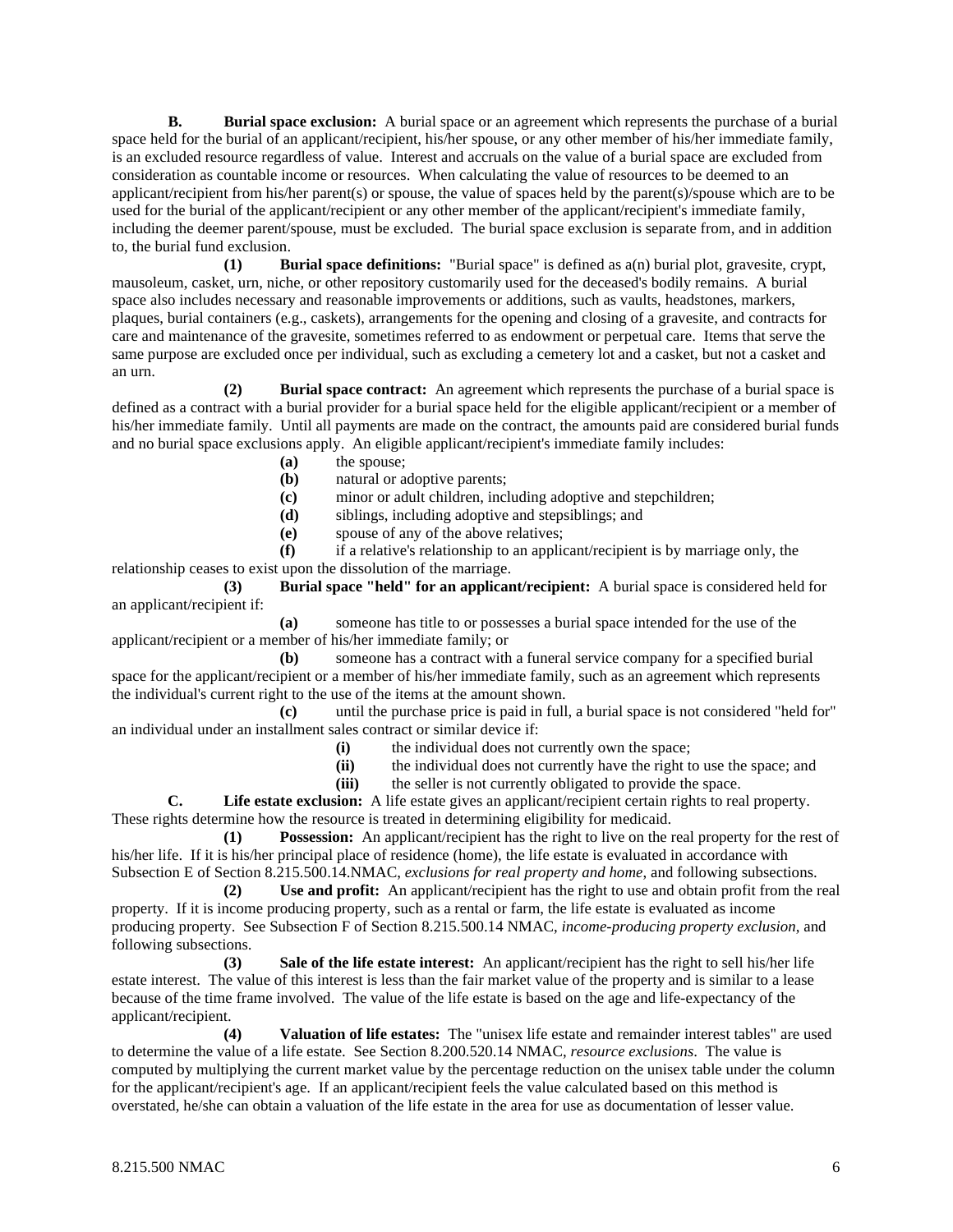**(5) Legal documentation establishing life estate:** The legal document establishing a life estate may affect one or more of the rights discussed above. Joint ownership of a life estate may require the coowner's approval for sale. See Section 8.215.500.13 NMAC, *countable resources*, and following subsections for criteria to use in evaluating the count ability of the resource.

#### **D. Settlement exclusions:**

**(1)** Agent orange settlement payments made to veterans or their survivors are excluded from consideration as resources.

**(2)** Payments made under the Radiation Exposure Compensation Act are excluded from consideration as resources.

**(3)** Payments by the remembrance, responsibility and the future foundation to individual survivors forced into slave labor by the Nazis are excluded as resources.

**(4)** Payments received from a state-administered fund established to aid victims of crime are excluded for nine months, beginning the month after the month of receipt.

**E. Exclusions for real property and home:** A home is any shelter used by an applicant/recipient or his/her spouse as the principal place of residence. The home includes any buildings and contiguous land used in the operation of the home. A home is not considered a countable resource while in use by the applicant/recipient as his/her principal place of residence. The home continues to be excluded during periods when the applicant/recipient resides in an acute care or long term care medical facility if the applicant/recipient, or his/her representative, states that the applicant/recipient intends to return to the home. If the applicant/recipient or his/her representative states the applicant/recipient does not intend to return to the home but the home is the residence of the applicant/recipient's spouse or dependent relative, the home is an excluded resource. If the applicant/recipient or his/her representative puts the home up for sale and it is *not* the primary residence of the applicant/recipient's spouse or a dependent relative, the home is considered a countable resource.

**F. Income-producing property exclusion:** To be excluded from consideration as a countable resource, income-producing property that does not qualify as a bona fide business (e.g., rental property or mineral rights) must have an equity value of no more than six thousand dollars (\$6,000) and an annual rate of return of at least six percent of the equity value. See Subparagraph (b) of Paragraph (1) of Subsection F of Section 8.215.500.14 NMAC, *determination of rate of return*, below if the equity value exceeds six thousand dollars (\$6,000) but the rate of return is at least six percent annually. The six thousand dollars (\$6,000) and six percent limitation does not apply to property used in a trade or bona fide business, or to property used by an applicant/recipient as an employee which is essential to the applicant/recipient's self-support (e.g., tools used in employment as a mechanic, property owned or being purchased in conjunction with operating a business). Existence of a bona fide business can be established by documentation such as business tax returns.

**(1) Determination of rate of return:** To calculate the annual rate of return for income producing property when the six thousand dollars (\$6,000) and six percent limits apply, the previous year's income tax statement, or at least three months earnings is used to project the rate of return for the year.

**(a)** If the income is sporadic or has decreased from that needed to maintain a six percent rate of return for the coming year, the property is reevaluated at appropriate intervals.

**(b)** If the annual rate of return is at least six percent of the equity value but the equity exceeds six thousand dollars (\$6,000), only the excess equity is a countable resource.

**(c)** If the annual rate of return is less than six percent but the usual rate of return is more, the property is excluded as a countable resource if all of the following conditions are met:

**(i)** unforeseeable circumstances, such as a fire, cause a temporary reduction in the rate of return;

**(ii)** the previous year's rate of return, as documented by the income tax statement or several months receipts, is at least six percent; and

**(iii)** the property is expected to produce a rate of return of at least six percent six percent within 18 months of the end of the year in which the adverse circumstances occurred; the ISD worker records in the case narrative the plan of action which is expected to increase the rate of return.

**(d)** The ISD worker notifies the applicant/recipient in writing that the property is excluded based on its expected increase in return and that it will be reevaluated at the end of the 18 month grace period. When this period ends, the property must be producing an annual rate of at least six percent to continue to be excluded as a countable resource.

**(2) Types of income-producing property:** Income- producing property includes:

**(a)** a business, such as a farm or store, including necessary capital and operating assets such as land and buildings, inventory, or livestock; the property must be in current use or have been used with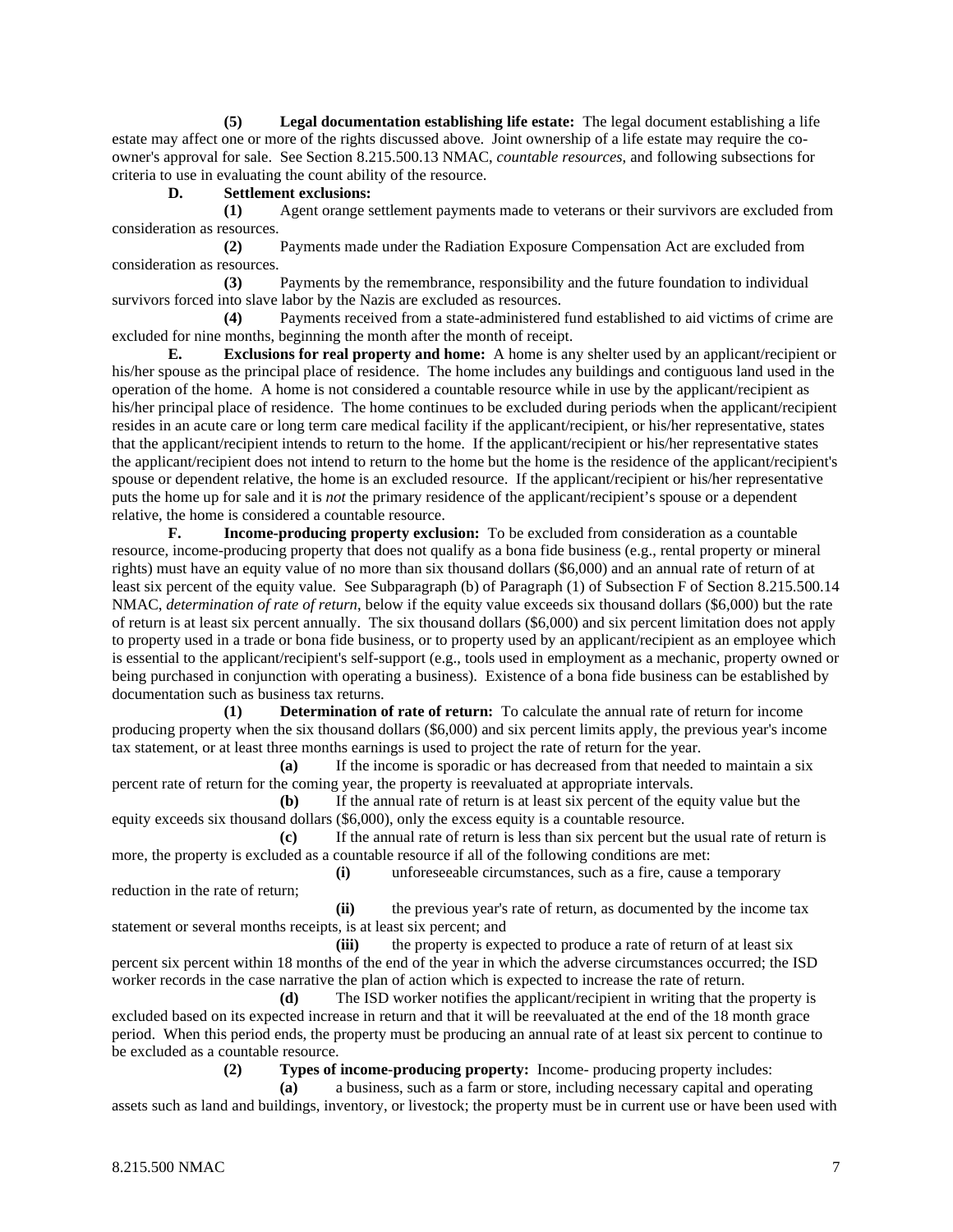a reasonable expectation of resumed use within a year of its most recent use; the ISD worker must account for the cash actually required to operate the business; liquid business assets of any amount are excluded;

**(b)** non-business property includes rental property, leased property, land leased for its mineral rights and property producing items for home consumption; property which produces items solely for home use is assumed to be producing an annual rate of return of at least six percent;

**(c)** employment-related property, such as tools or equipment; the applicant/recipient must provide a statement from his/her employer to establish that tools or equipment are required for continued employment; if the applicant/recipient is self-employed, only those tools normally required to perform the job adequately are excluded; the applicant/recipient must obtain a statement from someone in the same line of selfemployment to establish what is excludable.

**G. Vehicle exclusion:** The term "vehicle" includes any mode of transportation, such as a passenger car, truck or special vehicle. Included in this definition are vehicles which are unregistered, inoperable, or in need of repair. Vehicles used solely for purposes other than transportation, such as disassembly to resell parts, racing, or as an antique are not included in this definition. Recreational vehicles and boats are classified as personal effects and are evaluated under the household goods and personal effects exclusion. One vehicle is totally excluded regardless of value if it is used for transportation for the individual or a member of the individual's household. Any other automobiles are considered to be Non-liquid resources. Equity in the other automobiles is counted as a resource.

**H. Life insurance exclusion:** The value of life insurance policies is not considered a countable resource if the total cumulative face value of all policies owned by the applicant/recipient does not exceed one thousand five hundred dollars (\$1,500). A policy is considered to be "owned" by the applicant/recipient if the applicant/recipient is the only one who can surrender the policy for cash.

**(1) Consideration of burial insurance and term insurance:** Burial insurance and term insurance are not considered when computing the cumulative face value because this insurance is redeemable only upon death.

**(2) Calculation when value exceeds limit:** If the total cumulative face value of all countable life insurance policies owned by the applicant/recipient exceeds one thousand five hundred dollars (\$1,500), the ISD worker:

**(a)** verifies the total cash surrender value of all policies and considers the total amount a countable resource; and

**(b)** informs the applicant/recipient that the insurance policies can be converted to term insurance or ordinary life insurance of lower face value at his/her option, if the cash surrender value, alone or in combination with other countable resources, exceeds the resource standard.

**I. Produce for home consumption exclusion:** The value of produce for home consumption is totally excluded.

**J. Exclusion of settlement payments from the department of housing and urban development:** Payments from the department of housing and urban development (HUD) as defined in *Underwood v. Harris* are excluded as income and resources. These one-time payments were made in the spring of 1980 to certain eligible tenants of subsidized housing (Section 236 of the National Housing Act).

**(1) Segregation of payment:** To be excluded as a resource, payments retained by an applicant/recipient must be kept separate. These payments must not be combined with any other countable resources.

**(2) Income from segregated funds:** Interest or dividend income received from segregated payment funds is not excluded from income, or, if retained, is not an excluded resource. This interest or dividend income must be kept separate from excludable payment funds.

**K. Lump sum payments exclusion:** SSI and social security lump sum payments for retroactive periods are excluded as countable resources for nine months after the month in which they are received. See Paragraph (4) of Subsection A of Section 8.215.500.16 NMAC, *treatment of SSI or social security lump sum payments*, for policy regarding SSI and social security lump sums which are placed into the ownership of a medicaid qualifying trust. Social security lump sum payments are considered infrequent income.

**L. Home replacement exclusion:** The value of a promissory note or similar installment sales contract which constitutes proceeds from the sale of an excluded home is excluded from countable resources if all of the following conditions are met:

**(1)** the note results from the sale of the applicant/recipient's home as described in Subsection E of Section 8.215.500.14 NMAC, *exclusion for real property and home*, and following subsections;

**(2)** within three months of receipt (execution) of the note, the applicant/recipient purchases a replacement home which meets the definition of a home in Subsection E of Section 8.215.500.14 NMAC, *exclusion*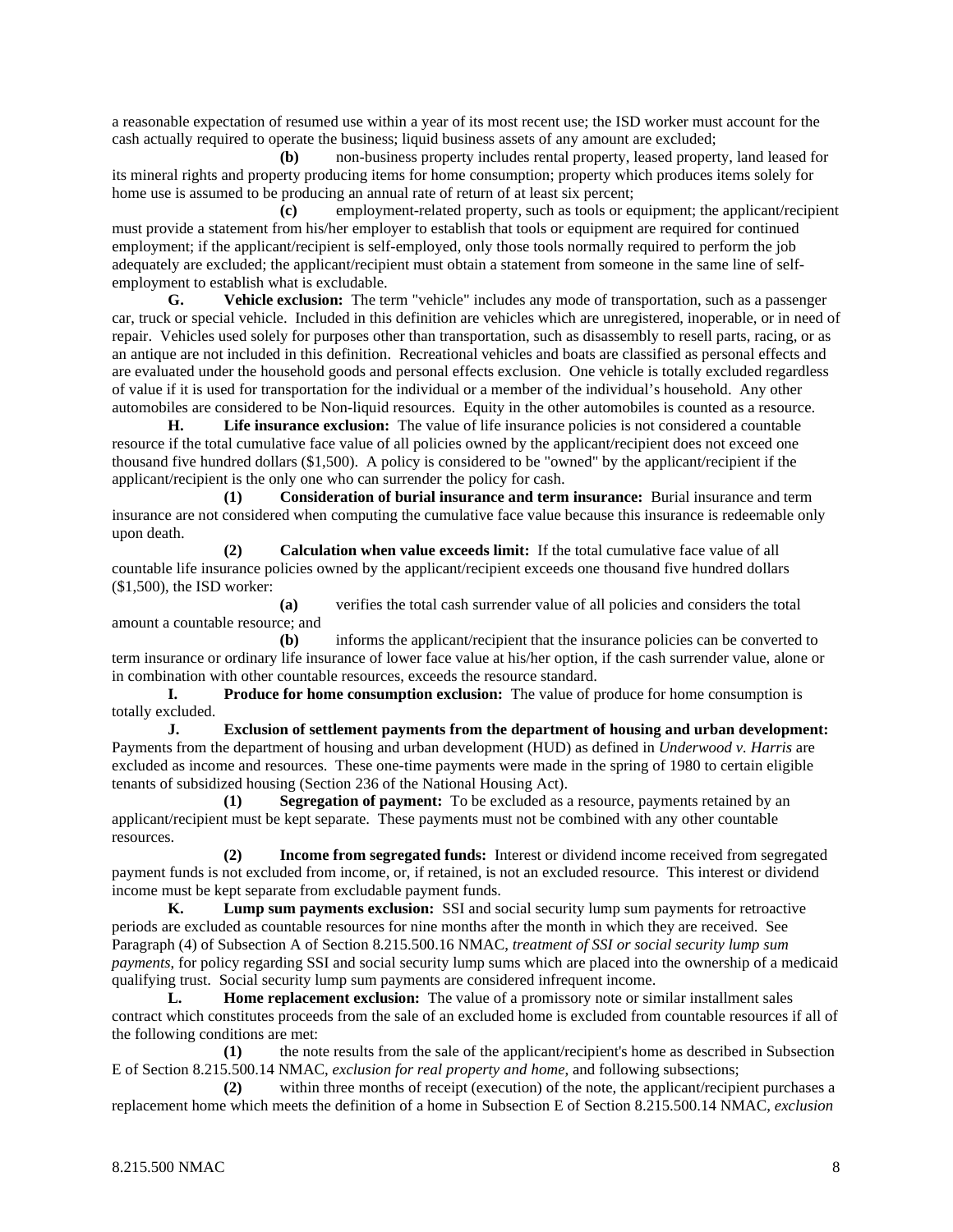*for real property and home*, and following subsections; and

**(3)** all note-generated proceeds are reinvested in the replacement home within three months of receipt.

**(4) Additional exclusions:** In addition to excluding the value of the note itself, the down payment received from the sale of the former home, as well as that portion of any installment amount constituting payment on the principal are also excluded from countable resources.

**(5) Failure to purchase another excluded home timely:** If the applicant/recipient does not purchase another home which can be excluded under the provisions of Subsection E of Section 8.215.500.14 NMAC, *exclusions for real property and home*, and following subsections within three months, the value of the promissory note or similar installment sales contract received from the sale of an excluded home becomes a countable resource as of the first moment of the first day of the month following the month the note is executed. If the applicant/recipient purchases a replacement home after the expiration of the three month period, the value of the promissory note or similar installment sales contract becomes an excluded resource effective the month following the month of purchase of the replacement home provided that all other proceeds are fully and timely reinvested.

Failure to reinvest proceeds timely: If the proceeds from the sale of an excluded home under a promissory note or similar installment sales contract are not reinvested fully within three months of receipt in a replacement home, the following resources become countable as of the first moment of the first day of the month following receipt of the payment:

**(a)** the fair market value of the note;

reinvested; and

**(b)** the portion of the proceeds, retained by the individual, which was not timely

**(c)** the fair market value of the note remains a countable resource until the first moment of the first day of the month following the receipt of proceeds that are fully and timely reinvested in the replacement home; failure to reinvest proceeds for a period of time does not permanently preclude exclusion of the promissory note or installment sales contract; however, previously received proceeds that were not timely reinvested remain countable resources to the extent they are retained.

**(7) Interest payments:** If interest is received as part of an installment payment resulting from the sale of an excluded home under a promissory note or similar installment sales contract, the interest payments are considered countable unearned income in accordance with Paragraph (3) of Subsection C of Section 8.215.500.20 NMAC, *interest on promissory note or sales contract*.

**(8) When the home replacement exclusion does not apply:** If the home replacement exclusion does not apply, the market value of a promissory note or sales contract as well as the portion of the payment received on the principal are considered countable resources.

**M. Household goods and personal effects exclusion:** Household goods and personal effects are excluded if they meet one of the following four criteria. They are:

**(1)** items of personal property, found in or near the home, which are used on a regular basis; items may include but are not limited to: furniture, appliances, recreational vehicles (i.e. boats and RVs), electronic equipment (i.e. computers and television sets), and carpeting;

**(2)** items needed by the householder for maintenance, use and occupancy of the premises as a home; items may include but are not limited to: cooking and eating utensils, dishes, appliances, tools, and furniture.

**(3)** items of personal property ordinarily worn or carried by the individual; items may include but are not limited to: clothing, shoes, bags, luggage, personal jewelry including wedding and engagement rings, and personal care items;

**(4)** items otherwise having an intimate relation to the individual; items may include but are not limited to: prosthetic devices, educational or recreational items such as books or musical instruments, items of cultural or religious significance to an individual; or items required because of an individual's impairment.

#### **N. ABLE act exclusions:**

- **(1)** For most federal means-tested programs:
	- **(a)** ABLE account balances are excluded.
	- (b) Limitation is the maximum amount that can be contributed under a state plan.
	- **(2)** For the SSI program:
		- **(a)** ABLE account balances are excluded up to one hundred thousand dollars

(\$100,000).

**(b)** Amounts over one hundred thousand dollars (\$100,000) count toward the two thousand dollars (\$2,000) SSI resource limit.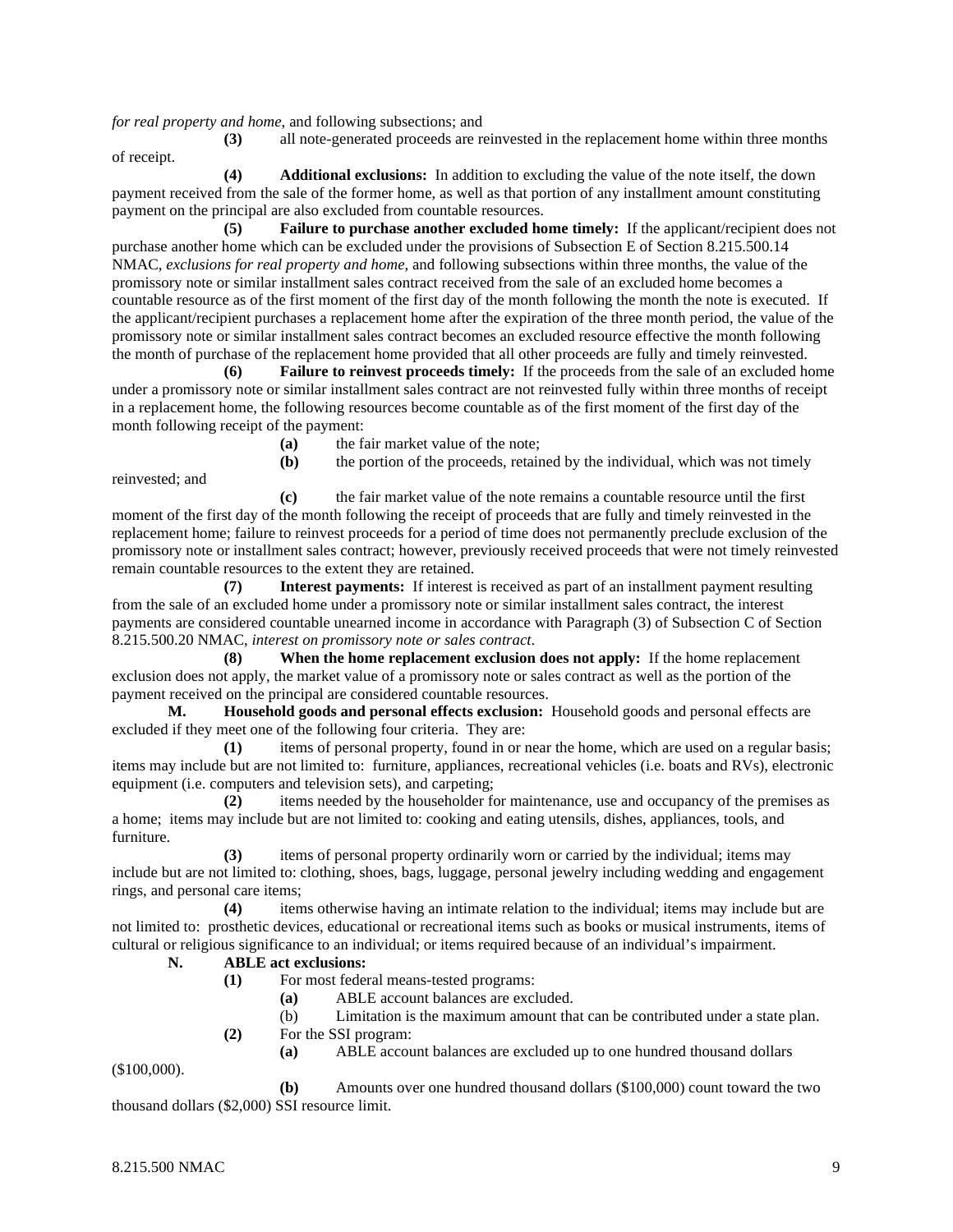**(c)** If an ABLE account balance exceeds one hundred thousand dollars (\$100,000) by an amount that causes the recipient to exceed the SSI resource limit the recipient is ineligible for SSI.

**O.** Indian per capita: Public Law 97-458 (section 4) Amended Public Law 93-134, the Judgement Award Authorization Act, to require the exclusion of per capita payments under the Indian Judgement Fund Act of two thousand dollars (\$2,000) or less. Initial purchases made with exempt payments distributed between January 1, 1982 and January 12, 1983, are excluded from resources to the extent that excluded funds were used. [8.215.500.14 NMAC - Rp, 8.215.500.14 NMAC, 3/1/2018]

#### **8.215.500.15 ASSET TRANSFERS:**

**A. Transfers of assets for less than fair market value** by SSI applicants/recipients are considered only if/when an applicant/recipient becomes institutionalized. For medicaid categories using SSI resource determination methodology, transfers by non-institutionalized applicants/recipients are not considered a factor of eligibility.

**B. Transfer of resources by an SSI recipient:** An institutionalized SSI applicant/recipient who transfers resources without fair return may become ineligible for medicaid coverage of nursing home care for a specified period of time. See Section 8.281.500.14 NMAC and following subsections for information on resource transfer policies and penalties applicable to institutionalized applicants/recipients. [8.215.500.15 NMAC - Rp, 8.215.500.15 NMAC, 3/1/2018]

**8.215.500.16 TRUSTS:** In some instances, an applicant/recipient with a trust can be eligible for SSI cash benefits but not be automatically eligible for medicaid. If the social security administration (SSA) determines that an SSI recipient has a trust, SSI notifies the human services department (HSD) of the existence of the trust. The recipient is then notified that the trust document must be submitted to and reviewed by HSD before medicaid eligibility is determined.

**A. Medicaid qualifying trusts:** A "medicaid-qualifying trust" (MQT) is a trust or similar legal device established prior to August 11, 1993, other than by will, by an applicant/recipient or spouse, under which the applicant/recipient may be the beneficiary of all or part of the payments from the trust. The distribution of trust payments is determined by one or more trustees who are permitted to exercise discretion with respect to the distribution of payments to the applicant/recipient. When the use of an attorney is solicited to establish a trust, the beneficiary of that trust is not exempt from the requirements of MQT provisions. Legal instruments such as trusts are almost always drafted by an attorney. It is the grantor him/herself who actually establishes of creates the trust when he/she signs or executes it.

**(1) Amount deemed available from an MQT:** The amount from an MQT that is deemed available to an applicant/recipient is the maximum amount that could be distributed to the applicant/ recipient, or for the care of the applicant/ recipient, regardless of restrictions imposed by the trust on the allowable use of the funds. If, for example, the trustee can make payments to a health care provider for medical services, the applicant/recipient beneficiary is considered to be receiving benefits from the trust even though these benefits are not paid directly to the beneficiary. This provision applies regardless of whether the MQT was set up for the purpose of qualifying for medicaid or whether the trust is irrevocable.

**(2) Revocable trusts:** Revocable trusts that limit access to the assets held in trust must be dissolved and the assets spent down before eligibility can be established.

**(3) Beneficiary of trust lives in an ICF-MR:** If the beneficiary of a trust is an applicant/recipient who is mentally retarded and resides in an intermediate care facility for the mentally retarded (ICF-MR), that applicant/recipient's trust is not considered an MQT if the trust or trust decree was established prior to April 7, 1986, and is solely for the benefit of that applicant/recipient.

**(4) Treatment of SSI or social security lump sum payments:** SSI or social security lump sum payments for retroactive periods which are placed into an MQT do not qualify for the nine month exclusion from countable resources.

**B. Trusts creating medicaid eligibility: [RESERVED]** [8.215.500.16 NMAC - Rp, 8.215.500.16 NMAC, 3/1/2018]

#### **8.215.500.17 DEEMING RESOURCES:**

**A. Deeming resources when an applicant/recipient lives with an ineligible spouse:** If an eligible noninstitutionalized applicant/recipient lives in the same household with an ineligible spouse, the resources of the ineligible spouse are considered to belong to the applicant/recipient. The resource standard for a couple applies.

**B. Deeming resources for minor applicant living with ineligible parent(s):** If an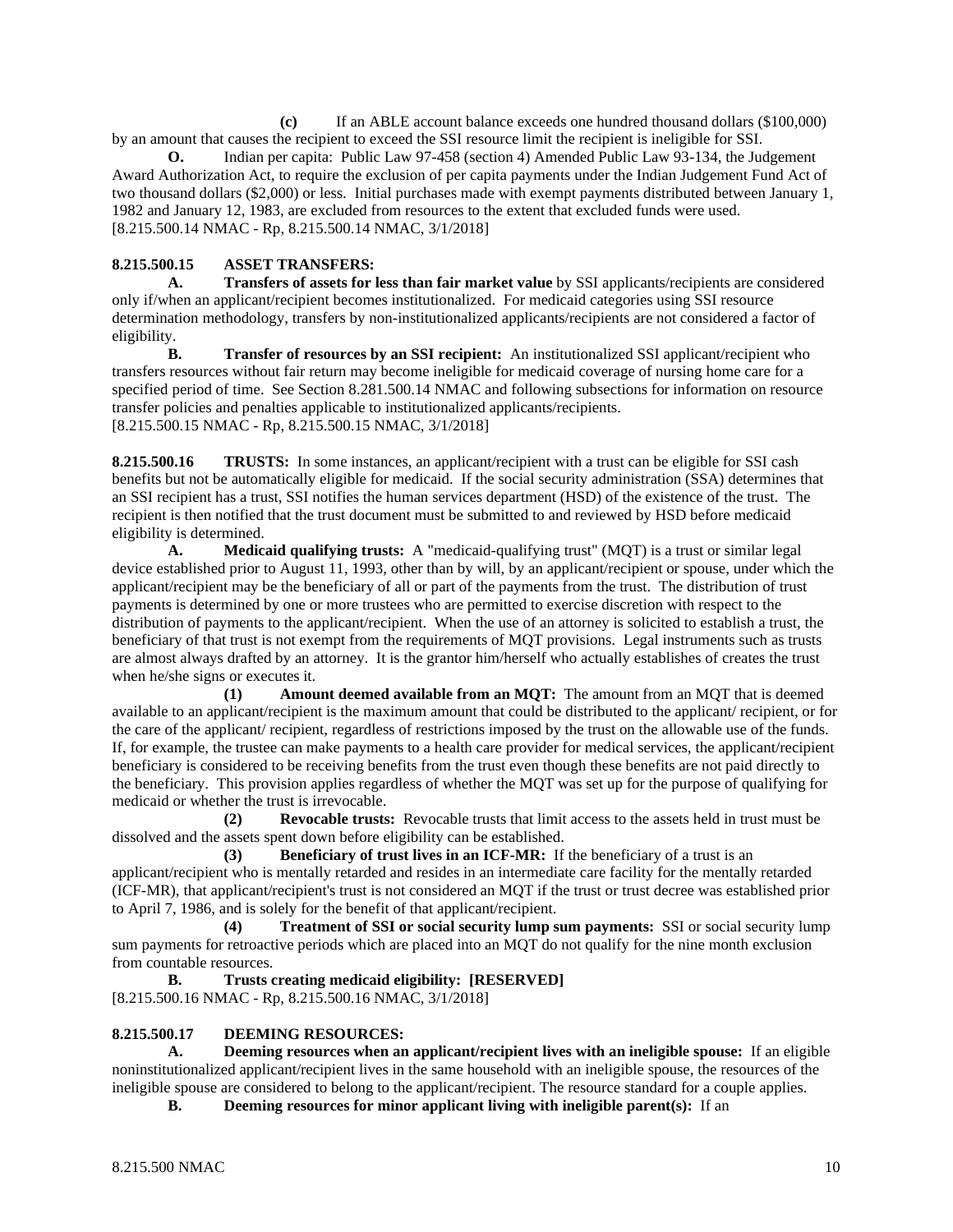applicant/recipient is a minor under 18 years of age, the resources of the parent(s) are deemed to the applicant/recipient if the parent(s) live in the same household.

**(1) Computing deemed resources:** To determine the amount of resources deemed to an applicant/recipient who is a minor, the following computation is made:

**(a)** determine the parent(s) resources;

**(b)** allow the parent(s) all the resource exclusions that an applicant/recipient

**(c)** remaining resources in excess of two thousand dollars (\$2,000) for one parent or three thousand dollars (\$2,000) for two parents are deemed to the eligible minor.<br>(2) Computing countable resources: The deemed resources

**(2) Computing countable resources:** The deemed resources are added to the applicant/recipient's own countable resources. The minor applicant/recipient is eligible if countable resources do not exceed resource standards.

[8.215.500.17 NMAC - Rp, 8.215.500.17 NMAC, 3/1/2018]

## **8.215.500.18 INCOME:**

receives; and

**A.** An applicant/recipient's gross countable monthly income must be less than the maximum allowable monthly standard for the applicable medicaid category. Income may be in the form of cash, checks, money orders, or in-kind, including personal property or food. If income is not received in the form of cash, the cash value of the item is determined and counted as income. Income is counted in the month received. Income is considered available throughout the month, regardless of when in the month it is received. The ISD worker verifies and documents all income.

**B. Types of income:** Countable income is the sum of unearned income or earned income, less disregards or exclusions, plus deemed income.

**(1) Earned income:** Earned income consists of the total gross income received by an individual for services performed as an employee or as a result of self-employment.

**(a)** Royalties earned in connection with the publication of the applicant/recipient's work and any honorarium/fees received for services rendered are considered earned income.

**(b)** The self-employed applicant/recipient must provide an estimate of his/her current income based on the tax return filed for the previous year or current records maintained in the regular course of business. The estimate of net earnings for the entire previous taxable year is prorated equally among all months of the current year, even if the business is seasonal.

**(i)** Consideration is given to the applicant/recipient's explanation as to why he/she believes the estimated net earnings for the current year vary substantially from the information shown on his/her tax return for past years.

**(ii)** A satisfactory explanation is that the business suffered heavy loss or damage from fire, flood, burglary, serious illness or disability of the owner, or other such catastrophic events. Documentation must include copies of newspaper accounts or medical reports and must be filed in the case record to substantiate the need for a reduced estimate of current self-employment income.

**(2) Unearned income:** Unearned income consists of all other income (minus exclusions and disregards) that is not earned in the course of employment or self-employment.

**(3) Deemed income:** Deemed income is income which must be considered available to the assistance unit and counted in determining eligibility whether or not the income is actually made available. For household member(s) who are not members of the assistance unit but who have a support obligation to the assistance unit, income can only be deemed from a parent to his/her minor child(ren) who live in the same household and from one spouse to the other when both live in the same household.

## **C. Contributions to the able account:**

**(1)** Contributions from any source to an ABLE account are not considered income to an SSI

recipient.

**(2)** However:

**(a)** An SSI recipient's earnings contributed to an ABLE account are still considered wages and counted (even if payroll deduction).

**(b)** Gifts to an SSI recipient to be deposited into an ABLE account are considered as

income.

**(c)** Gifts made directly into an ABLE account are not income.

[8.215.500.18 NMAC - Rp, 8.215.500.18 NMAC, 3/1/2018]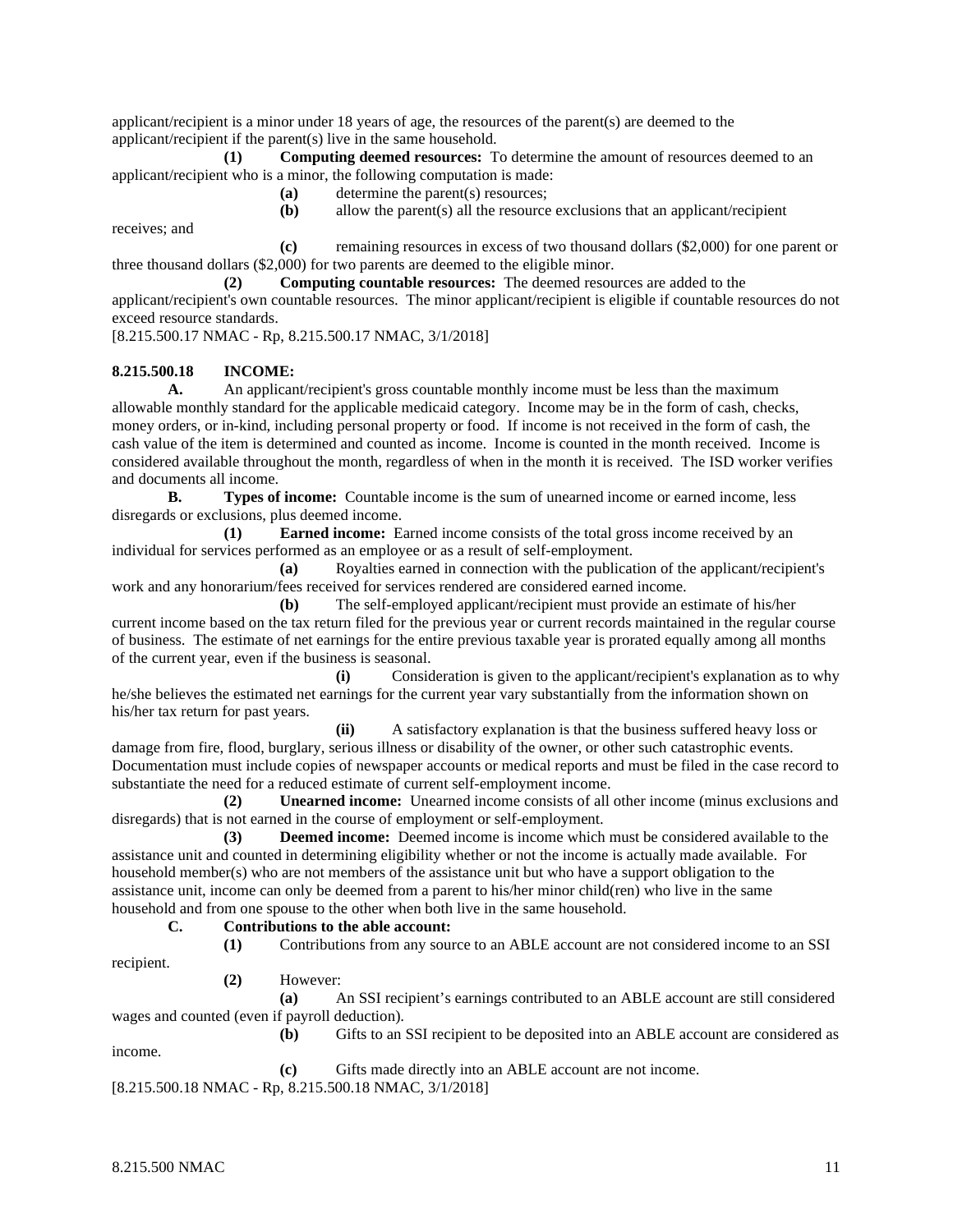**8.215.500.19 INCOME STANDARDS:** See 8.200.520 NMAC and following subsections for income standards applicable to the SSI-related medicaid categories.

**A. Income exclusions:** Income exclusions are applied before income disregards. Exclusions are applied in determining eligibility whether the income belongs to the applicant/recipient or to an individual from whom income is deemed.

**B. Infrequent or irregular income:** Exclude the first thirty dollars (\$30) per calendar quarter of earned income; and the first sixty dollars (\$60) per calendar quarter of unearned income. The following definitions apply.

**(1)** "Irregular income" is income received on an unscheduled or unpredictable basis.

**(2)** "Infrequent income" is income received only once during a calendar quarter from a single

source and includes:

- **(a)** proceeds of life insurance policies;
- **(b)** prizes and awards;
- **(c)** gifts;
- **(d)** support and alimony;
- **(e)** inheritances;
- **(f)** interest per account, and royalties;
- **(g)** one-time lump sum payments, such as social security or retroactive SSI.

**(3)** "Frequency" is evaluated for the calendar quarter (i.e., January - March, April - June, July - September, October - December) but the dollar amount is considered in the month received.

**C. Foster care:** Foster care payments are totally excluded if:

**(1)** the foster child is not eligible for SSI; and

**(2)** the child was placed in the applicant/recipient's home by a public or private nonprofit child placement or child care agency.

**D. Domestic volunteer services exclusions:** Payments to volunteers under domestic volunteer services (ACTION) programs are excluded from consideration as income in the eligibility determination process. These programs include the following:

- **(1)** volunteers in service to America (VISTA);
- **(2)** university year for action (UYA);
- **(3)** special demonstration and volunteer programs;
- **(4)** retired senior volunteer program (RSVP);
- **(5)** foster grandparent program;
- **(6)** senior companion program.

**E. Census bureau employment:** Wages paid by the census bureau for temporary employment related to the census are excluded from consideration as income in the eligibility determination process. [8.215.500.19 NMAC - Rp, 8.215.500.19 NMAC, 3/1/2018]

## **8.215.500.20 UNEARNED INCOME:**

**A.** Unearned income includes all income not earned in the course of employment or self-employment.<br>**B.** Income paid to one spouse is considered the income of that spouse. One-half the total income **B.** Income paid to one spouse is considered the income of that spouse. One-half the total income paid to a couple is considered available to each member of the couple.

**(1)** If payment is made in the name of either or both spouses and another party, only the applicant/recipient's proportionate share is considered available to him/her.

**(2)** If income is derived from property for which ownership is not established, such as unprobated property, one-half of the income is considered available to each member of a married couple.

**C. Standards for unearned income:** Unearned income is computed on a monthly basis. If there are no expenses incurred with the receipt of unearned income, such as annuities, pensions, retirement payments or disability benefits, the gross amount is considered countable unearned income.

**(1) Social security overpayments:** If the social security administration withholds an amount because of an overpayment, the gross social security payment amount is used to determine eligibility.

**(2) Rental income:** If an applicant/recipient has rental property, the ISD worker allows the cost of real estate taxes, maintenance and repairs, advertising, mortgage insurance and interest payments on the mortgage as deductions from the amount received as rent.

**(3) Interest on promissory note or sales contract:** The portion of the payment representing interest received from a promissory note or sales contract is considered unearned income. The market value of promissory notes or sales contracts and the portion of the payment representing payment of the principal are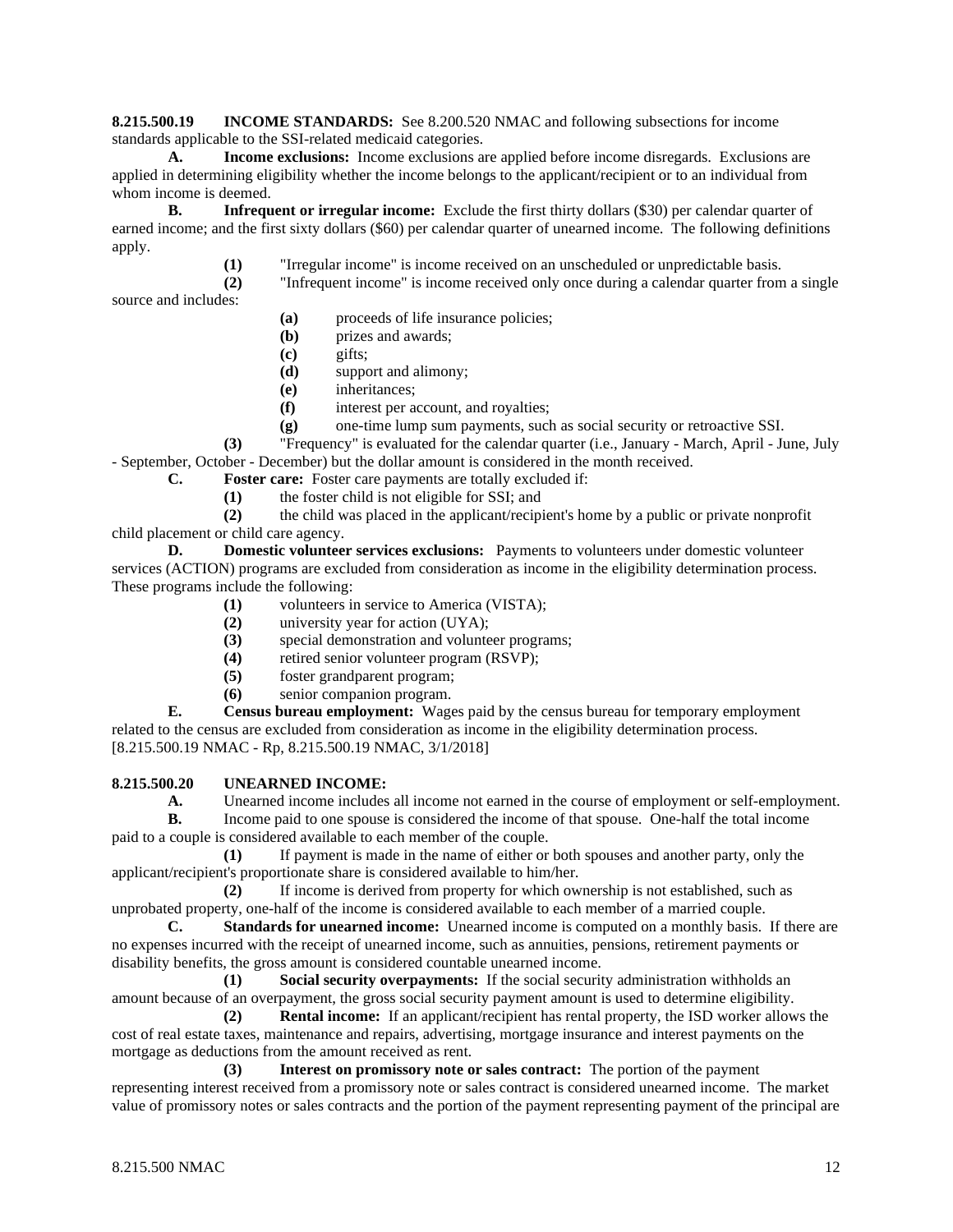considered resources. See also Subsection L of Section 8.215.500.14 NMAC, *home replacement exclusion*.

**D. Unearned income exclusions:**

**(1) Interest from an excluded burial fund:** Interest from an excluded burial fund is not considered unearned income if the interest is applied toward the fund balance. If the interest is paid to the applicant/recipient, it is considered unearned income.

**(2) Tax refunds and earned income tax credit:** Tax refunds from any public agency for property taxes or taxes on food purchases are totally excluded. Any portion of a federal income tax return which constitutes an earned income tax credit is excluded.

**(3) Grants, scholarships and fellowships:** All grants, scholarships and fellowships used to pay tuition and fees at an educational institution, including vocational and technical schools, are totally excluded. Any portion of a grant, scholarship or fellowship used to pay any other expense, such as food, clothing or shelter, is not excluded.

**(4) Veterans payments:** Veterans aid and attendance (A&A) payments are excluded from unearned income for determination of eligibility.

**(a)** If an applicant/recipient receives an augmented VA payment as a veteran or veteran's widow or widower, the payment amount may include an increment for a dependent. If so, the VA must be contacted to provide documentation of the portion of the payment which represents the dependent's increment. When verified, this amount of the VA payment is considered the dependent's income.

**(b)** The portion of a veterans administration improved pension (VAIP) benefit intended for unreimbursed medical expenses is excluded for purposes of eligibility determination.

**(5) Payments by a third party:** Third party payments are excluded as income if made directly to the applicant/recipient's creditor.

**(a)** Third party payments may include mortgage payments by credit life or credit disability insurance and installment payments by a family member on a burial plot or prepaid burial contract.

**(b)** Interest from a burial contract that is automatically applied to the outstanding balance is excluded from unearned income. If the payment or interest is sent to the individual, it is counted as unearned income regardless of the sender's (third party's) intentions. This applies even if the sender specifies the purpose of the payment on the check.

**(c)** This provision does not apply if the signature of the creditor and the individual must both be present in order to negotiate the check (two-party check).

**(6) Indian tribe per capita payments:** Certain per capita payments are excluded from income and resources.

**(a)** Up to two thousand dollars two thousand dollars (\$2,000) of per capita distributions of judgment funds to members of the confederated tribes of the Warm Springs Reservation are excluded except for funds held by Alaska native regional and village corporations (ANRVC) that are not held in trust by the secretary of the interior. ANRVC dividend distributions are not excluded from countable income under this exclusion (per Public Law 97-436 section 4, 98-64, and 100-580).

**(b)** All distributions to heirs of certain deceased Indians under the Old Age Assistance Claims Settlement Act except for per capita shares in excess of two thousand dollars (\$2,000) (per Public Law 98-500 section 8).

**(c)** Up to two thousand dollars (\$2,000) per year received by Indians that is derived from individual interests in trust or restricted lands (per Public Law 103-66 section 13736, 92-203, and 100-241).

**(d)** Up to two thousand dollars (\$2,000) per year received by Indians that is derived from individual interests in trust or restricted lands (per Public Law 111-291).

**(e)** Amounts received by an individual as a lump sum or a periodic payment via the Cobell settlement cannot be counted as income in the month received or as a resource for a one year period beginning with the date of receipt (per Public Law 111-291 section 101).

**(7) Plans for achieving self-support:** Income derived from, or necessary to, an approved plan for achieving self-support for a blind or disabled applicant/recipient under 65 years of age is excluded.

**(a)** For an applicant/recipient who is blind or disabled and over 65 years of age, this exclusion applies only if he/she received medicaid for the month preceding his/her 65th birthday.

**(b)** The self-support plan must be in writing and contain the following:

(i) designated occupational objective;<br>(ii) specification of any savings (resour

specification of any savings (resource) or earnings needed to complete the plan, such as amounts needed for purchase of equipment or for financial independence;

**(iii)** identification and segregation of any income saved to meet the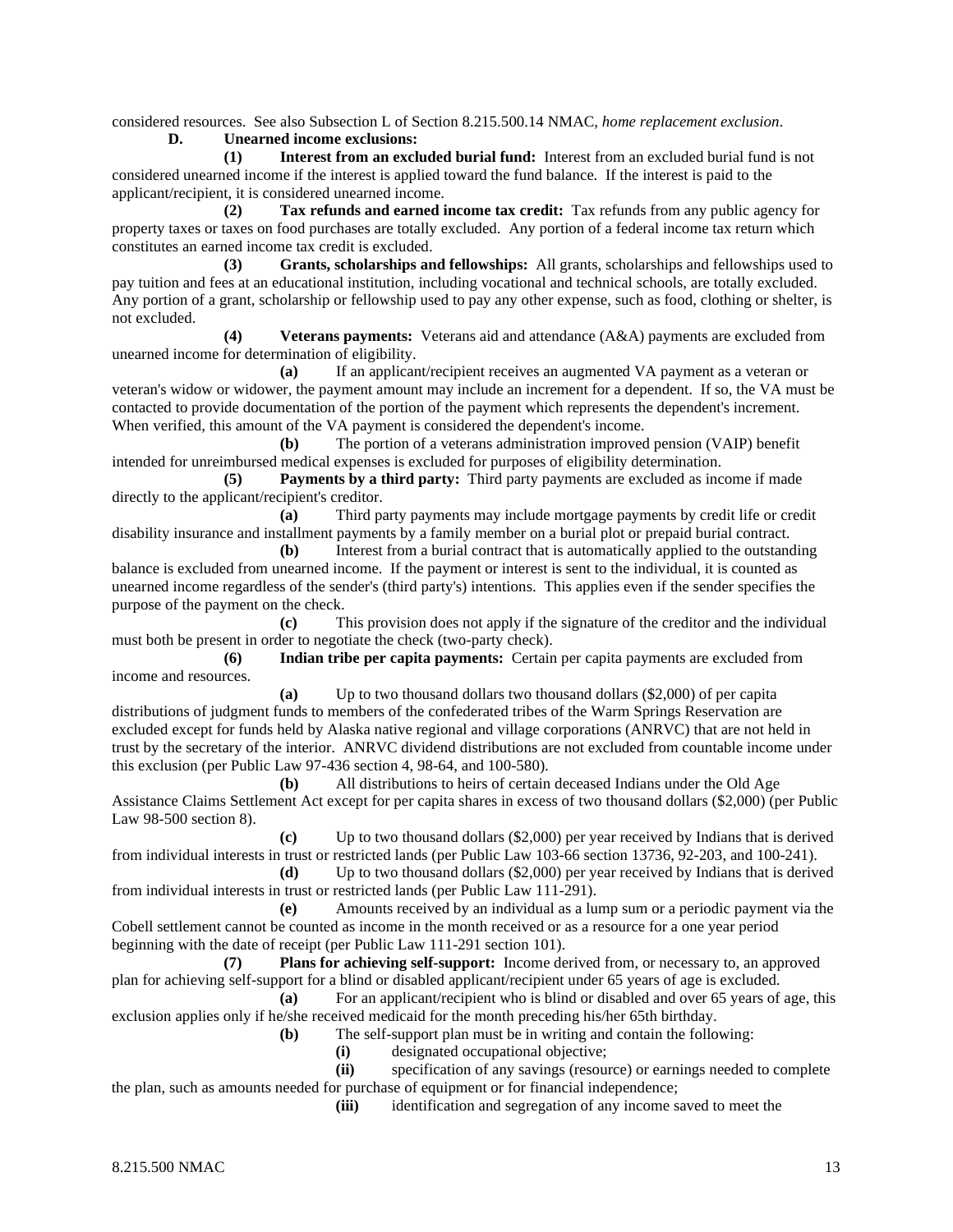occupational goal; and

**(iv)** designation of a time period for completing the plan and achieving the

occupational goal.

**(c)** Plans for achieving self-support are developed by vocational rehabilitation counselors. If a self-support plan is not in place, the ISD worker makes a referral to the division of vocational rehabilitation (DVR).

**(d)** The ISD worker forwards the written plan and documentation to the MAD eligibility unit. The plan must be approved by that unit.

**(e)** An approved plan is valid for the following specified time periods:

- **(i)** initial period of no more than 18 months;
- **(ii)** extension period of no more than 18 months;
- **(iii)** final period of no more than 12 months; and
- **(iv)** total period of no more than 48 months.

**(8) Agent orange settlement payments:** Agent orange settlement payments made to veterans or their survivors are excluded from consideration as income in determining eligibility.

**(9) Radiation Exposure Compensation Act payments:** Payments made under the Radiation Exposure Compensation Act are excluded from consideration as income in determining eligibility.

**(10) Remembrance, responsibility and the future foundation:** Payments to individual survivors forced into slave labor by the Nazis are excluded.

**(11) Victims compensation payments:** Payments made by a state-administered fund established to aid victims of crime are excluded from consideration as income in determining eligibility.

**(12) SSI lump sums for retroactive periods:** Supplemental security income (SSI) lump sum payments for retroactive periods are excluded from consideration as countable income in the month received.

**(13) Life insurance and other burial benefits:** Life insurance and other burial benefits are unearned income to the beneficiary (not the owner). The ISD worker must subtract the amount spent on the insured individual's last illness or burial up to one thousand five hundred dollars (\$1,500). Any excess is counted as unearned income.

**(14) One hundred percent state-funded assistance payment:** Any one hundred percent state-funded assistance payment based on need, such as general assistance (GA), is excluded. Any interim payments made by a state or municipality from all state or local funds while an SSI application is pending are excluded.

**(15) ABLE ACT distributions:** Distributions from an ABLE account are excluded as income of the designated beneficiary. Qualified disability expenses (QDEs) are expenses related to the blindness or disability of the designated beneficiary and for the benefit of the designated beneficiary. The following (QDEs) are excluded:

**(a) Housing related QDEs:** mortgages (including house insurance), real property taxes, rent, heating fuel, gas, electricity, water, sewer, and garbage removal.

**(b) Non-housing related QDEs:** education, transportation, employment training and support, assistive technology and related services, health, prevention and wellness, financial management and administrative services, legal fees, expenses for ABLE account oversight and monitoring, funeral and burial, and basic living expenses.

**(c) Non-qualified expenses.**

**(d) QDEs for non-housing:** Distributions for other non-housing expenses are excluded if retained beyond the month received in their current ABLE account if the distribution is identifiable and is intended to eventually be expended for non-housing costs.

**(e) Non-qualified expenses: N**ot excluded under the ABLE Act are housingrelated or other QDEs if retained by the beneficiary for two months. [8.215.500.20 NMAC - Rp, 8.215.500.20 NMAC, 3/1/2018]

## **8.215.500.21 DEEMED INCOME:**

**A. Availability:** Deemed income is income which must be considered available to members of an assistance unit regardless of whether the income is actually made available.

**B. Situations in which deeming occurs:** For household member(s) who are not members of the assistance unit but who have a support obligation to the assistance unit member(s), income can only be deemed from a parent(s) to his/her minor child(ren) who live in the same household and from one spouse to the other when both live in the same household.

**C. Parent or spouse receiving benefits based on economic need:** In a deeming situation where one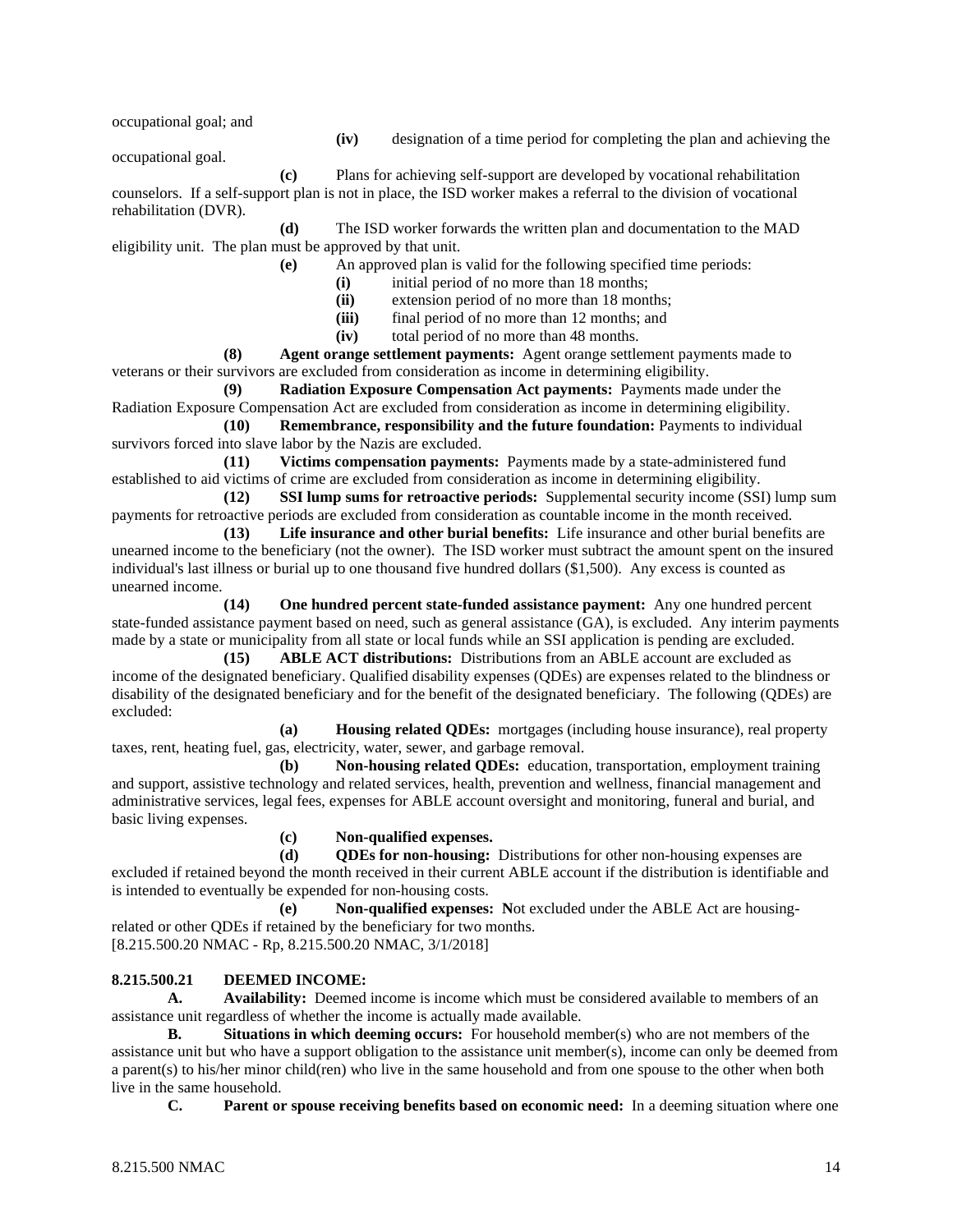parent or the spouse is receiving a needs benefit, the benefit plus all of the income of the spouse/parent who receives the benefit is excluded from the deeming process. This exclusion applies only to the income of the individual who receives the benefit.

**(1) Needs benefit defined:** "Needs benefit" is any benefit or assistance which is paid by a governmental agency on the basis of economic need.

**(2) Consideration of household membership:** Even if the income of one parent is excluded from the deeming process, the parent is considered a member of the household for purposes of determining the parental allocation. This does not apply to benefits received under the temporary assistance to needy families (TANF) program. No income is allocated to a parent or child if that parent or child is receiving TANF assistance.<br> **D.** Applicant living with ineligible spouse:

# **D. Applicant living with ineligible spouse:**

**(1)** If an applicant/recipient is living in the same household with an ineligible spouse, income may be deemed from the ineligible spouse to the applicant/recipient.

**(2)** The methodology described below does not apply to the qualified medicare beneficiaries (QMB) program. See Paragraph (1) of Subsection B of Section 8.240.500.15 NMAC for methodology applicable to the QMB program only.

**(a) Evaluation of applicant's income:** Determine the amount of income available to the applicant using only the applicant's own income and allow the twenty dollars (\$20) disregard. If the applicant/recipient has earned income, the first sixty five dollars (\$65) plus one-half of the remainder is also disregarded.

**(i)** If an applicant/recipient's own income exceeds the income standard for an individual, the applicant/recipient is ineligible. No further calculation needs to be done.

**(ii)** If an applicant/recipient's countable income is less than the standard for an individual, determine the ineligible spouse's gross income.

**(b) Evaluation of ineligible spouse's gross income:** Determine the ineligible spouse's gross income (both earned and unearned). Subtract the twenty dollars (\$20) general disregard plus the first sixty five dollars (\$65) and one-half of the remainder from any earned income. If there are no children in the household, compare the ineligible spouse's countable income to one-half of the SSI federal benefit rate (FBR) for an individual not living in the household of others. If the ineligible spouse's countable income is less than one-half of the SSI FBR, no income is deemed from the ineligible spouse to the applicant/recipient. If the ineligible spouse's countable income equals or exceeds one-half of the SSI FBR, income is deemed from the ineligible spouse to the applicant.

# **E. Applicant living with ineligible spouse and children:**

**(1)** A "child" is under 18 years of age or under 21 years of age if a full-time student at an accredited institution of learning.

**(2)** If there are children in the household, subtract a living allowance for each ineligible child from the ineligible spouse's countable income. The living allowance is one-half of the monthly SSI FBR for an individual not living in a household with others less any income attributable to the child. If the remaining amount is less than one-half of the SSI FBR, no income is deemed from the ineligible spouse to the applicant/recipient. If the remaining amount equals or exceeds one-half of the SSI FBR, income is deemed from the ineligible spouse to the applicant/recipient.

**(3) Determination of countable income:** Add the total gross unearned income of the ineligible spouse to the total gross unearned income of the applicant/recipient. The twenty dollars (\$20) disregard is deducted from the combined total of the couple's unearned income. If the total unearned income is less than twenty dollars (\$20), the remainder is deducted from the combined total of the couple's earned income. The first sixty five dollars (\$65) and half (1/2) of the remainder is subtracted from the combined total of the couple's earned income. After all applicable disregards have been subtracted, the remaining earned and unearned income amounts are combined to arrive at the total countable income. If the total countable income is less than the income standard for a couple, the applicant/recipient is eligible.

**F. Applicant child living with ineligible parents:** A "child" applicant/recipient is under 18 years of age. The ISD worker determines the total gross monthly amount of parental income, both unearned and earned. The ISD worker applies appropriate income disregards to calculate the countable deemed income. See Section 8.200.520.18 NMAC, *deemed income worksheet*. If the deemed income plus the child's separate income exceeds the income standard for an applicant/recipient, the child is not eligible for that month.

**G. Applicant/recipient parent and applicant/recipient child(ren):** If a household is composed of an applicant/recipient parent and an applicant/recipient child(ren), the income is deemed from the ineligible spouse to the applicant/recipient spouse if appropriate. See Subsection B of Section 8.215.500.21 NMAC, *deemed income*.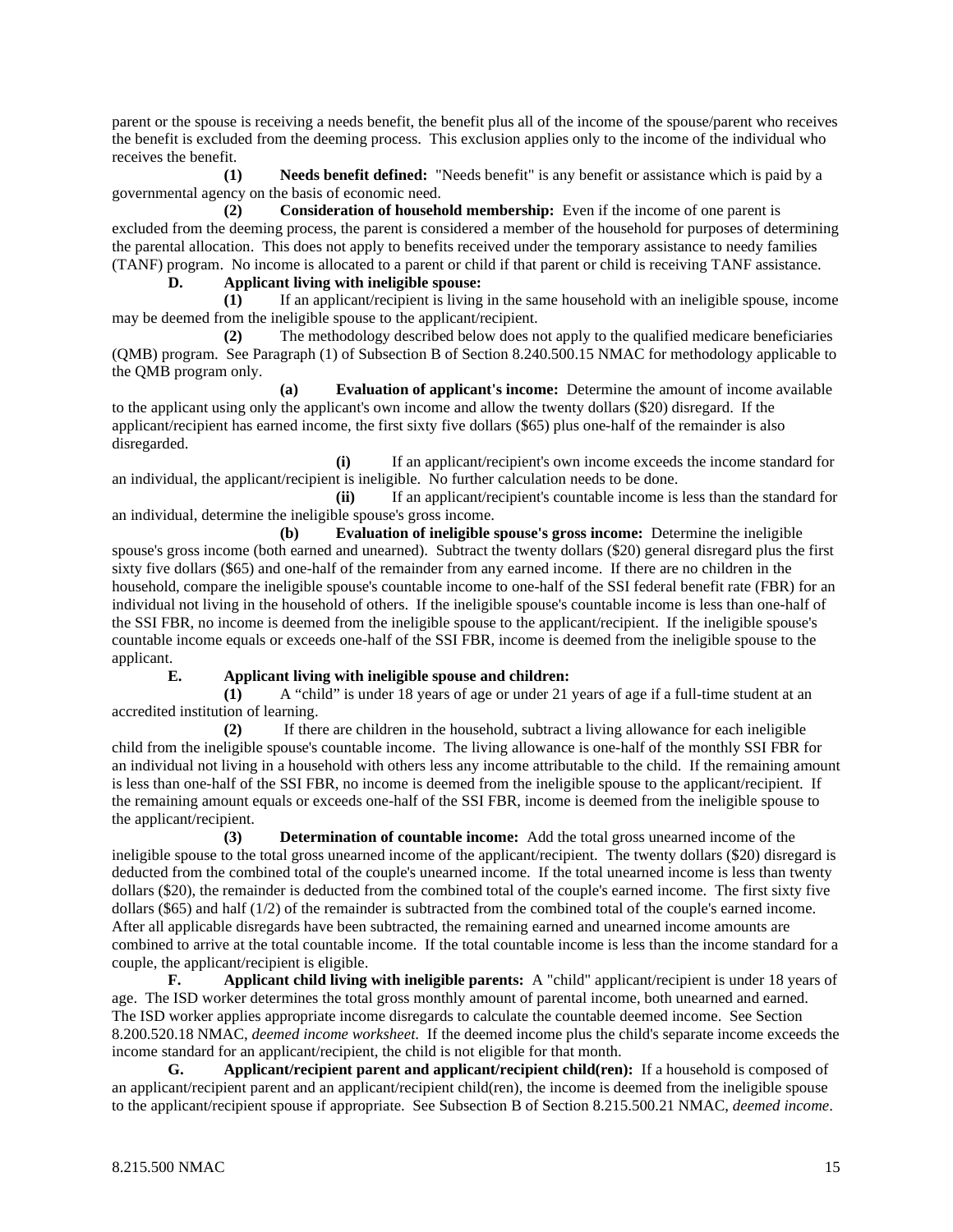**(1)** If there is enough total income to make the applicant/recipient parent ineligible, the remainder of the income is carried over to be deemed to the child(ren). Deemed income is divided equally among the applicant/recipient children.

**(2)** If the total countable income of the child, including the deemed income, is more than the applicable income standard, the child is ineligible.

[8.215.500.21 NMAC - Rp, 8.215.500.21 NMAC, 3/1/2018]

**8.215.500.22 DISREGARDS:** Income disregards are allowed as described below when applicable.

**A. Child support payments:** One-third of the amount of child support payments made to a child applicant/recipient is disregarded. The remainder is considered unearned income, subject to the appropriate disregards.

**B. Twenty dollar disregard:** The first twenty dollars (\$20) of unearned or earned income received in a month is disregarded. This disregard is applied first to unearned income, then to earned income if the unearned income is less than twenty dollars (\$20). If there is no unearned income, the entire twenty dollars (\$20) is applied to the gross earned income. This disregard is not applicable to payments made to an applicant/recipient through a state or other government assistance program, or by a private charitable organization, where such payments are based on the applicant/recipient's need.

**C. Additional earned income disregard:** After disregarding the first twenty dollars (\$20) as specified in Subsection B of Section 8.215.500.22 NMAC above, if appropriate, earned income of sixty-five (\$65) per month plus one-half of the remainder is disregarded.

**D. Work-related expenses of the blind or disabled:** Work-related expenses of an employed applicant/recipient or couple who is/are legally blind or disabled are disregarded. This disregard is for earned income only. The dollar amount of expenses which may be disregarded must be items or services directly related to enabling a person to work and which are necessarily incurred by that individual because of a physical or mental disability or blindness. Such costs incurred must be reasonable. Expenses are disregarded when paid and must be verified.

**(1)** This disregard does not apply to an applicant/recipient who is blind and is 65 years of age or older, unless he/she was receiving SSI payments due to blindness or disability in the month before turning 65 or received payments under a state aid to the blind or disabled program.

**(2)** Types of work-related expenses which may be disregarded include:

**(a)** federal, state, and local income taxes;

- **(b)** social security contributions;
- **(c)** union dues;

**(d)** transportation costs, including actual cost of bus/taxi cab fare, or 15 cents per

mile for private automobile;

**(e)** lunches;

**(f)** child care costs, if not otherwise provided;

**(g)** uniforms, tools, and other necessary equipment;

**(h)** special vehicle modifications to enable transportation to and from work, but not the cost of the vehicle itself;

**(i)** attendants who may be hired for the purpose of taking applicant/recipient to and from work, and getting ready for work;

**(j)** durable medical equipment that is medically related and generally not useful in absence of the blindness or disability yet are necessary to attend and perform tasks in the work place;

**(k)** expenses for work related equipment which is impairment related and necessary for the individual to perform his/her tasks;

**(l)** prostheses necessary to perform work related tasks;

**(m)** design modifications related to blindness or disability that enable the

applicant/recipient to leave home in order to attend work, or design modifications made to the work area of the home in the case where the applicant/recipient engages in a home based business; and

**(n)** special expenses necessary to enable an applicant/recipient who is blind or disabled to engage in employment, such as a seeing-eye dog, braille instructions, or instructions on using special equipment.

**(3)** If items or services above are purchased through an installment contract, the payments are disregarded. Should the item or service be a one time purchase, the purchase may be pro-rated over a 12 month period, or over the life of the contract.